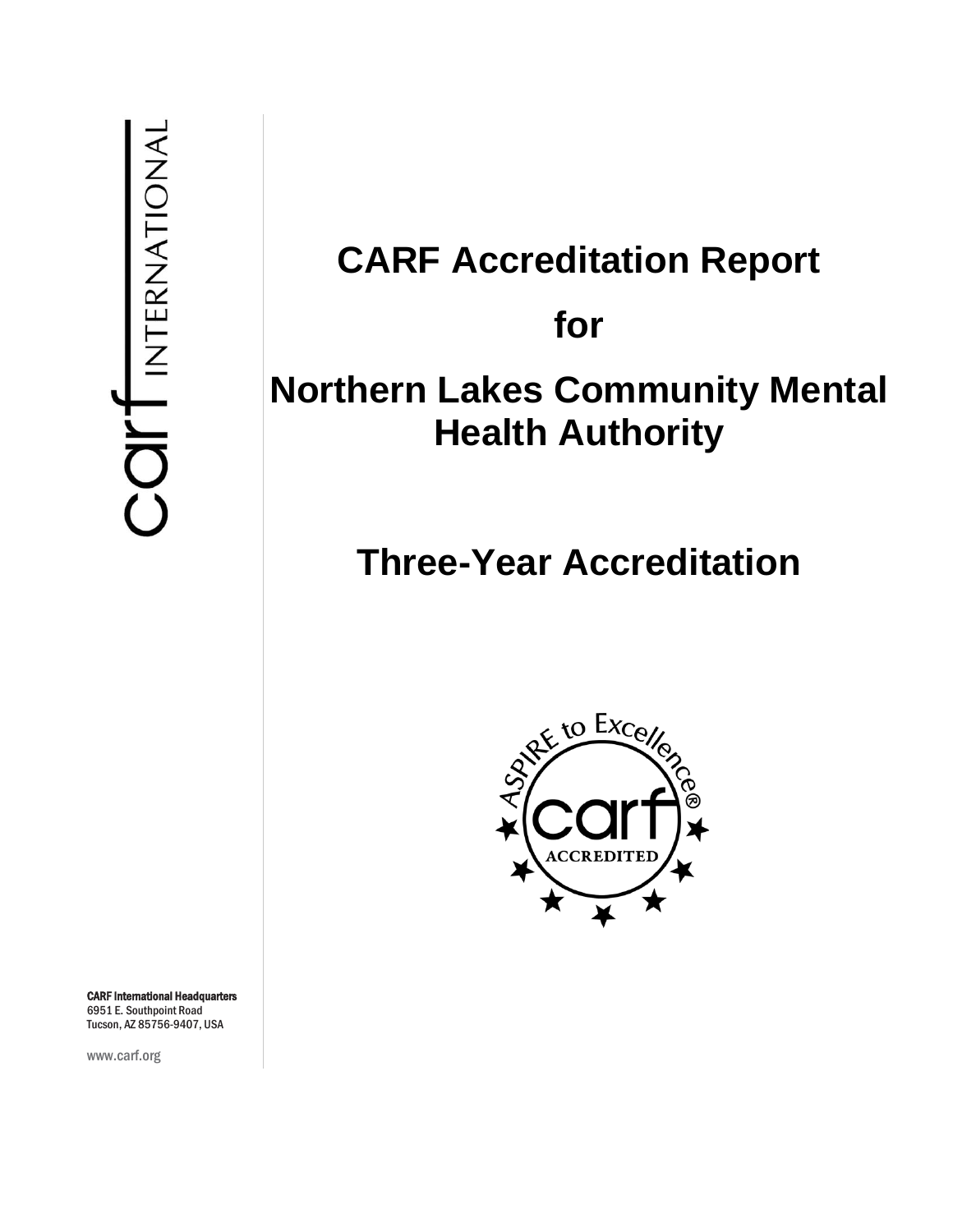# **Contents**

[Executive Summary](#page-3-0) [Survey Details](#page-4-0) **[Survey Participants](#page-4-1) [Survey Activities](#page-4-2)** [Program\(s\)/Service\(s\) Surveyed](#page-5-0) [Representations and Constraints](#page-5-1) **[Survey Findings](#page-5-2)** [Program\(s\)/Service\(s\) by Location](#page-31-0)

# **About CARF**

CARF is an independent, nonprofit accreditor of health and human services, enhancing the lives of persons served worldwide.

The accreditation process applies CARF's internationally recognized standards during a site survey conducted by peer surveyors. Accreditation, however, is an ongoing process that distinguishes a provider's service delivery and signals to the public that the provider is committed to continuous performance improvement, responsive to feedback, and accountable to the community and its other stakeholders.

CARF accreditation promotes providers' demonstration of value and Quality Across the Lifespan® of millions of persons served through application of rigorous organizational and program standards organized around the ASPIRE to Excellence® continuous quality improvement framework. CARF accreditation has been the recognized benchmark of quality health and human services for more than 50 years.

For more information or to contact CARF, please visit [www.carf.org/contact-us.](http://www.carf.org/contact-us)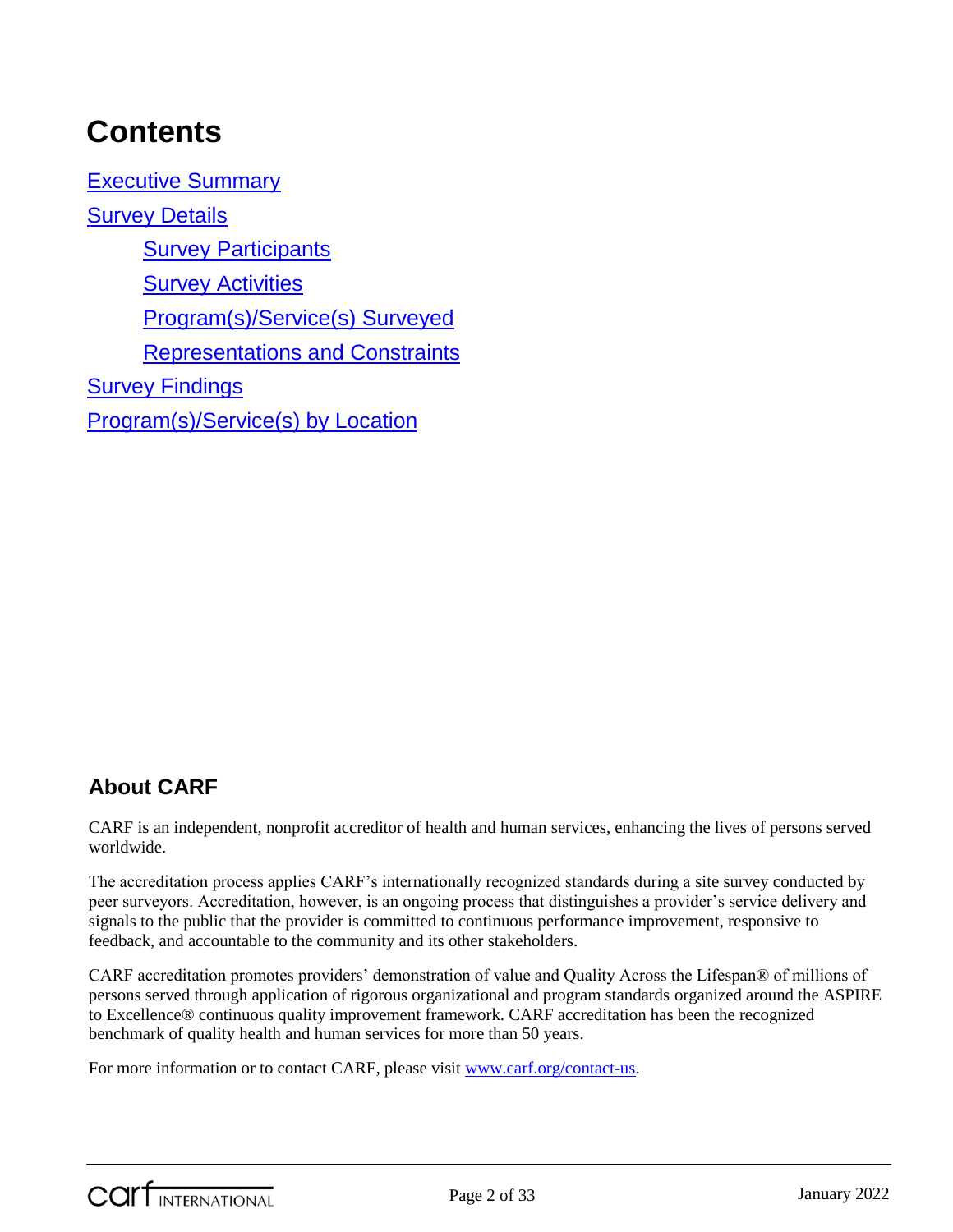#### **Organization**

Northern Lakes Community Mental Health Authority 105 Hall Street, Suite A Traverse City, MI 49684

#### **Organizational Leadership**

Kari Barker, Quality Improvement Director

#### **Survey Number**

141734

#### **Survey Date(s)**

December 1, 2021–December 3, 2021

#### **Surveyor(s)**

Wendy Hunter, LPCC-S, Administrative Christine N. McGlashen, LCSW, Program Michael Fanjoy, CAADC, LPC, CCS, Program

#### **Program(s)/Service(s) Surveyed**

Assertive Community Treatment: Integrated: SUD/Mental Health (Adults) Assessment and Referral: Mental Health (Adults) Assessment and Referral: Mental Health (Children and Adolescents) Case Management/Services Coordination: Mental Health (Adults) Case Management/Services Coordination: Mental Health (Children and Adolescents) Crisis Intervention: Mental Health (Adults) Crisis Intervention: Mental Health (Children and Adolescents) Intensive Family-Based Services: Mental Health (Children and Adolescents) Outpatient Treatment: Mental Health (Adults) Outpatient Treatment: Mental Health (Children and Adolescents) Prevention: Integrated: SUD/Mental Health (Adults) Prevention: Integrated: SUD/Mental Health (Children and Adolescents) *Governance Standards Applied*

#### **Previous Survey**

May 9, 2018–May 11, 2018 Three-Year Accreditation

### **Accreditation Decision**

**Three-Year Accreditation Expiration: May 31, 2024**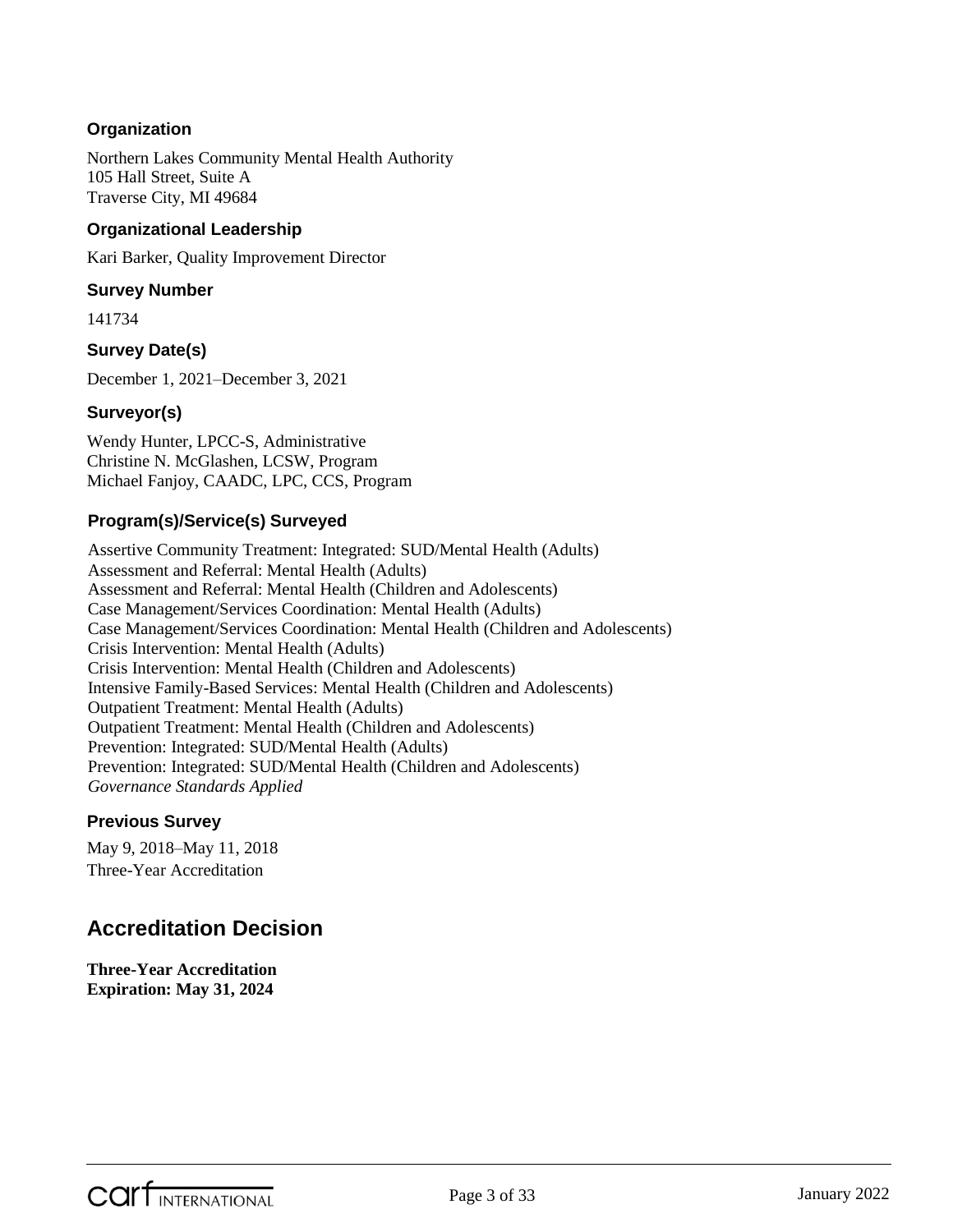# <span id="page-3-0"></span>**Executive Summary**

This report contains the findings of CARF's site survey of Northern Lakes Community Mental Health Authority conducted December 1, 2021–December 3, 2021. This report includes the following information:

- Documentation of the accreditation decision and the basis for the decision as determined by CARF's consideration of the survey findings.
- Identification of the specific program(s)/service(s) and location(s) to which this accreditation decision applies.
- Identification of the CARF surveyor(s) who conducted the survey and an overview of the CARF survey process and how conformance to the standards was determined.
- Feedback on the organization's strengths and recognition of any areas where the organization demonstrated exemplary conformance to the standards.
- Documentation of the specific sections of the CARF standards that were applied on the survey.
- Recommendations for improvement in any areas where the organization did not meet the minimum requirements to demonstrate full conformance to the standards.
- Any consultative suggestions documented by the surveyor(s) to help the organization improve its program(s)/service(s) and business operations.

### **Accreditation Decision**

On balance, Northern Lakes Community Mental Health Authority demonstrated substantial conformance to the standards. Northern Lakes Community Mental Health Authority (NLCMHA) has a strong presence in the community, offering services to six counties in Michigan. The organization's board of directors has demonstrated its support for and commitment to obtaining CARF accreditation for NLCMHA. With the support of strong leadership from the board, the CEO, and the leadership team and a stable staff of committed behavioral health service providers, the organization has provided effective programs and services. NLCMHA has dedicated employees who are passionate about their work and committed to providing consumer-focused services. There are opportunities for improvement identified in the recommendations in this report. Some of the areas for improvement include health and safety, technology, workforce development and management, person-centered plans, and transition/discharge. NLCMHA demonstrates a willingness and ability to use its resources to address these areas, and its leadership and staff members appear to possess the knowledge, skills, and motivation to make improvements.

Northern Lakes Community Mental Health Authority appears likely to maintain and/or improve its current method of operation and demonstrates a commitment to ongoing quality improvement. Northern Lakes Community Mental Health Authority is required to submit a post-survey Quality Improvement Plan (QIP) to CARF that addresses all recommendations identified in this report.

**Northern Lakes Community Mental Health Authority has earned a Three-Year Accreditation.** The leadership team and staff are complimented and congratulated for this achievement. In order to maintain this accreditation, throughout the term of accreditation, the organization is required to:

- Submit annual reporting documents and other required information to CARF, as detailed in the Accreditation Policies and Procedures section in the standards manual.
- Maintain ongoing conformance to CARF's standards, satisfy all accreditation conditions, and comply with all accreditation policies and procedures, as they are published and made effective by CARF.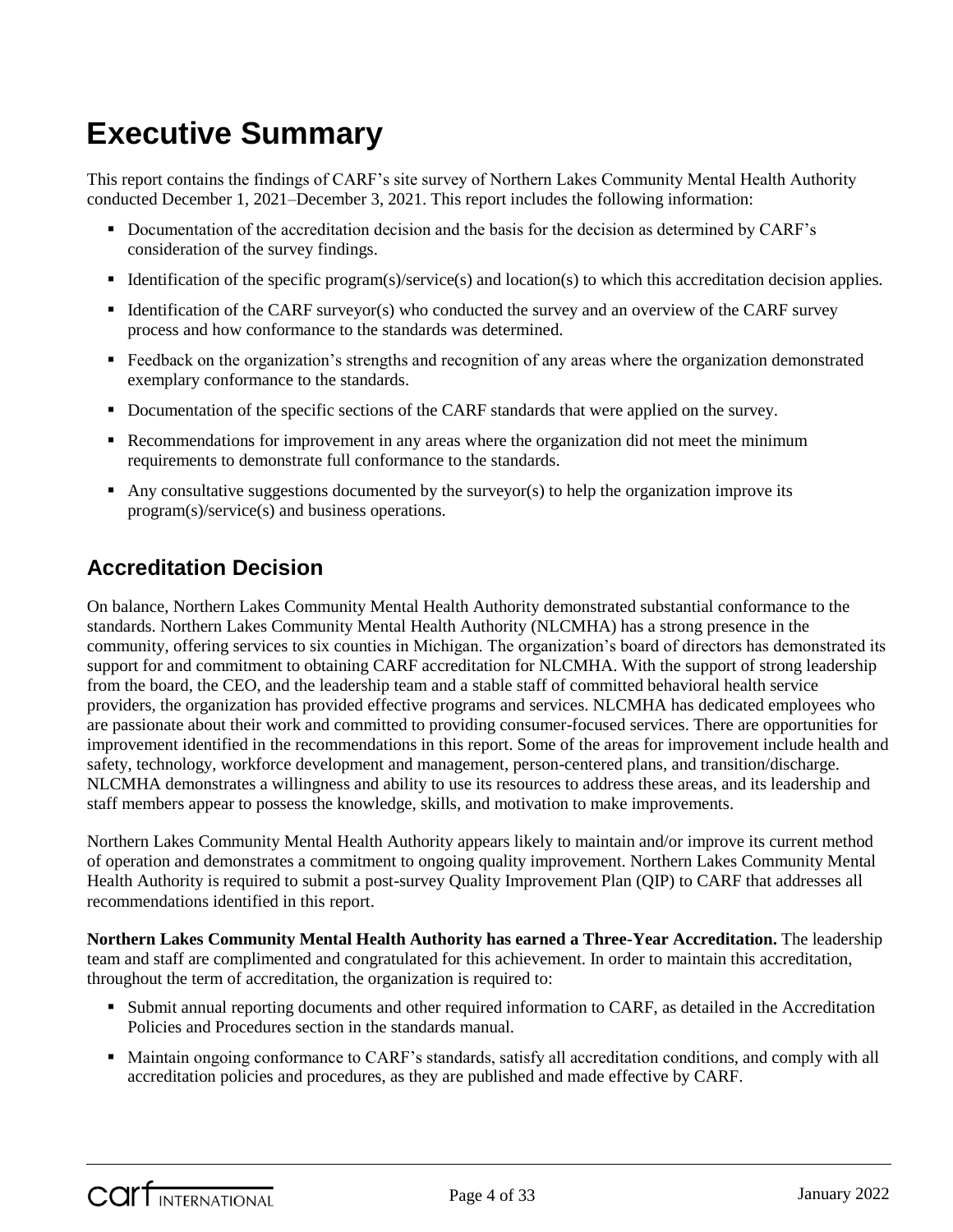# <span id="page-4-0"></span>**Survey Details**

## <span id="page-4-1"></span>**Survey Participants**

The survey of Northern Lakes Community Mental Health Authority was conducted by the following CARF surveyor(s):

- Wendy Hunter, LPCC-S, Administrative
- Christine N. McGlashen, LCSW, Program
- $\blacksquare$  Michael Fanjoy, CAADC, LPC, CCS, Program

CARF considers the involvement of persons served to be vital to the survey process. As part of the accreditation survey for all organizations, CARF surveyors interact with and conduct direct, confidential interviews with consenting current and former persons served in the program(s)/service(s) for which the organization is seeking accreditation. In addition, as applicable and available, interviews may be conducted with family members and/or representatives of the persons served such as guardians, advocates, or members of their support system.

Interviews are also conducted with individuals associated with the organization, as applicable, which may include:

- The organization's leadership, such as board members, executives, owners, and managers.
- Business unit resources, such as finance and human resources.
- **Personnel who serve and directly interact with persons served in the program(s)/service(s) for which the** organization is seeking accreditation.
- Other stakeholders, such as referral sources, payers, insurers, and fiscal intermediaries.
- Community constituents and governmental representatives.

# <span id="page-4-2"></span>**Survey Activities**

Achieving CARF accreditation involves demonstrating conformance to the applicable CARF standards, evidenced through observable practices, verifiable results over time, and comprehensive supporting documentation. The survey of Northern Lakes Community Mental Health Authority and its program(s)/service(s) consisted of the following activities:

- Confidential interviews and direct interactions, as outlined in the previous section.
- Direct observation of the organization's operations and service delivery practices.
- Observation of the organization's location(s) where services are delivered.
- Review of organizational documents, which may include policies; plans; written procedures; promotional materials; governing documents, such as articles of incorporation and bylaws; financial statements; and other documents necessary to determine conformance to standards.
- Review of documents related to program/service design, delivery, outcomes, and improvement, such as program descriptions, records of services provided, documentation of reviews of program resources and services conducted, and program evaluations.
- Review of records of current and former persons served.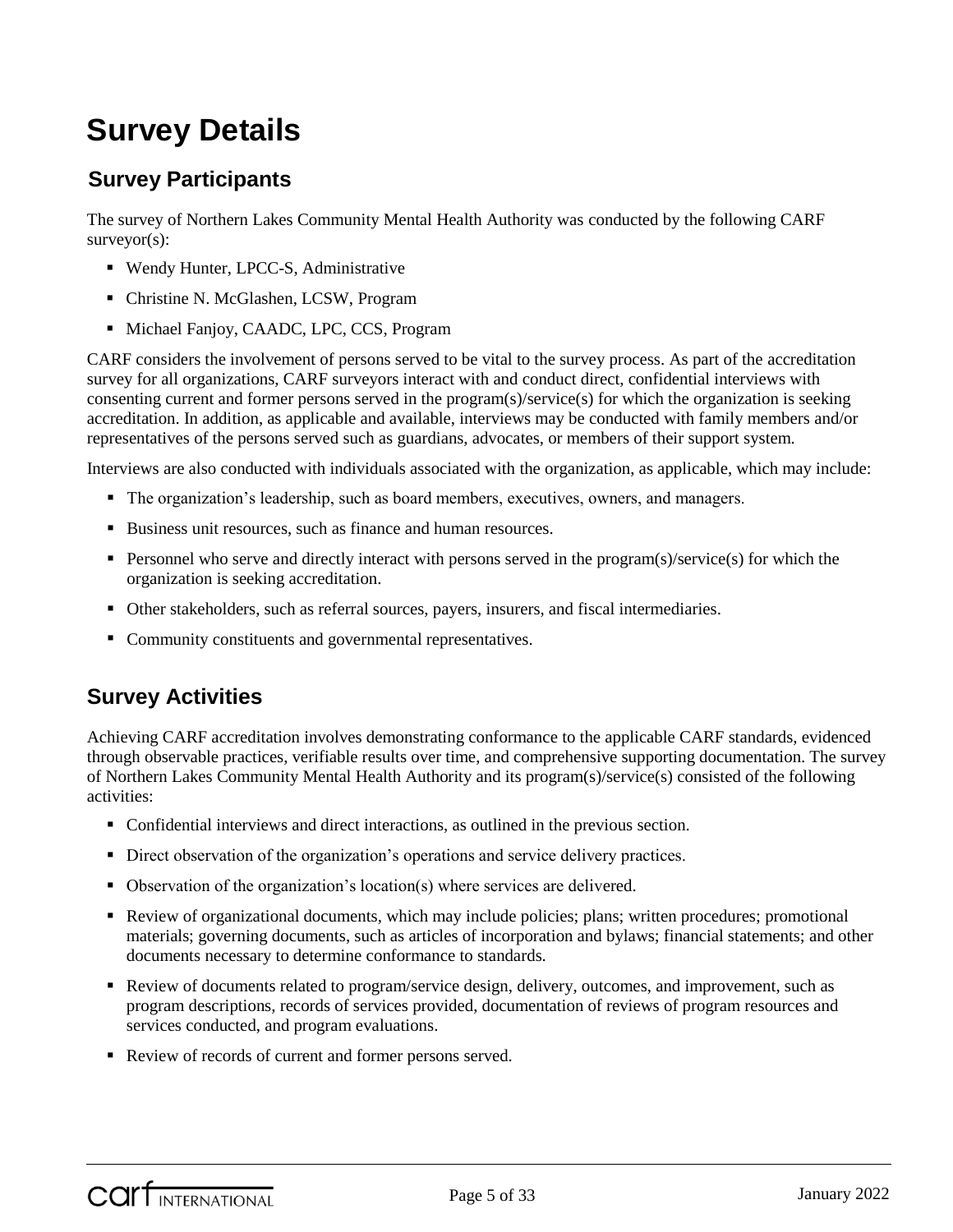# <span id="page-5-0"></span>**Program(s)/Service(s) Surveyed**

The survey addressed by this report is specific to the following program(s)/service(s):

- Assertive Community Treatment: Integrated: SUD/Mental Health (Adults)
- Assessment and Referral: Mental Health (Adults)
- Assessment and Referral: Mental Health (Children and Adolescents)
- Case Management/Services Coordination: Mental Health (Adults)
- Case Management/Services Coordination: Mental Health (Children and Adolescents)
- Crisis Intervention: Mental Health (Adults)
- Crisis Intervention: Mental Health (Children and Adolescents)
- **Intensive Family-Based Services: Mental Health (Children and Adolescents)**
- Outpatient Treatment: Mental Health (Adults)
- Outpatient Treatment: Mental Health (Children and Adolescents)
- Prevention: Integrated: SUD/Mental Health (Adults)
- **Prevention: Integrated: SUD/Mental Health (Children and Adolescents)**
- *Governance Standards Applied*

A list of the organization's accredited program(s)/service(s) by location is included at the end of this report.

### <span id="page-5-1"></span>**Representations and Constraints**

The accreditation decision and survey findings contained in this report are based on an on-balance consideration of the information obtained by the surveyor(s) during the site survey. Any information that was unavailable, not presented, or outside the scope of the survey was not considered and, had it been considered, may have affected the contents of this report. If at any time CARF subsequently learns or has reason to believe that the organization did not participate in the accreditation process in good faith or that any information presented was not accurate, truthful, or complete, CARF may modify the accreditation decision, up to and including revocation of accreditation.

# <span id="page-5-2"></span>**Survey Findings**

This report provides a summary of the organization's strengths and identifies the sections of the CARF standards that were applied on the survey and the findings in each area. In conjunction with its evaluation of conformance to the specific program/service standards, CARF assessed conformance to its business practice standards, referred to as Section 1. ASPIRE to Excellence, which are designed to support the delivery of the program(s)/service(s) within a sound business operating framework to promote long-term success.

The specific standards applied from each section vary based on a variety of factors, including, but not limited to, the scope(s) of the program(s)/service(s), population(s) served, location(s), methods of service delivery, and survey type. Information about the specific standards applied on each survey is included in the standards manual and other instructions that may be provided by CARF.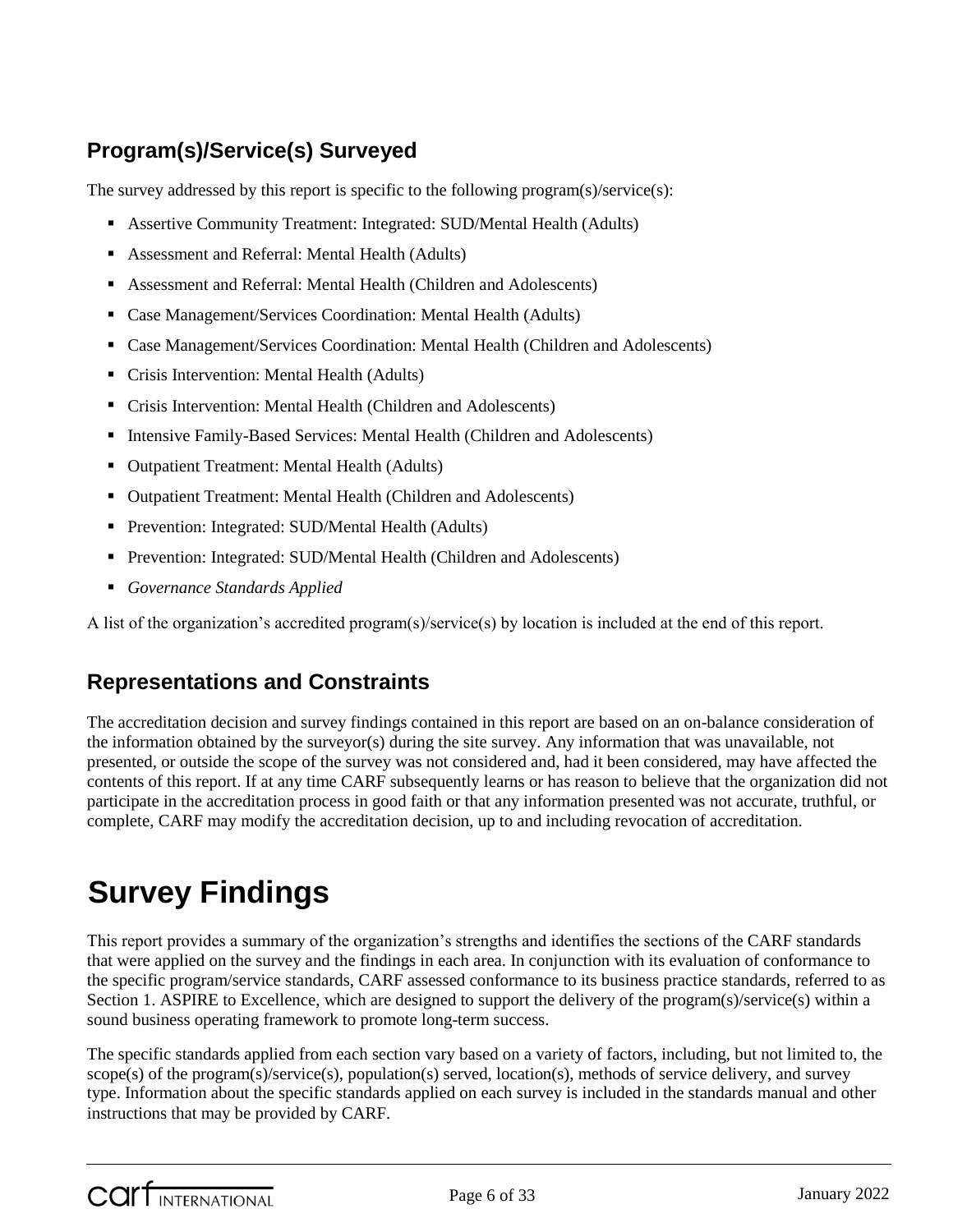## **Areas of Strength**

CARF found that Northern Lakes Community Mental Health Authority demonstrated the following strengths:

- NLCMHA has developed a Cultural Diversity, Equity, and Inclusion Committee, showing a commitment to making sure that the organization is culturally competent.
- NLCMHA's leadership and management team members are energetic and highly motivated to support the growth and development of the organization while balancing a genuine concern and interest in the welfare of the persons served. The members of the board of directors are dedicated to the organization and the fulfillment of its mission.
- The financial condition of the organization appears to allow for current stability and future growth.
- NLCMHA offers a comprehensive variety of services to treat the persons served holistically.
- Despite the current COVID-19 pandemic, NLCMHA continues to offer essential services to consumers and the community. Several external stakeholders and personnel spoke highly of NLCMHA's community participation and community events.
- The organization's assessment and referral program has worked to develop relationships with various providers in the community and accepts referrals from a very diverse array of sources and also works to accept those referrals 24 hours a day, 7 days per week.
- Direct service staff members spoke positively of the how the organization addresses the safety needs of the consumers and the providers. The organization is praised for addressing safety concerns through the assessment process for newly admitted consumers.
- NLCMHA has a strong peer support program. These staff members are integral parts of treatment teams and fully utilize their skills to bring consumers special perspectives and insights that only they can provide.
- The organization is effective in dealing with crisis situations. The rapid and flexible approach used in its crisis intervention program has helped keep consumers out of high-risk situations, out of involvement with the legal system, and out of institutions.
- Consumers expressed appreciation for the way that all staff members treat them with dignity and respect and always convey a sense of truly caring about their progress and well-being.
- The organization's prevention program is an active participant in a wide array of community efforts to reduce the stigma surrounding mental illness and developmental disabilities and to provide information about available service resources. NLCMHA has developed exciting community events, such as the annual Recovery Celebration, Consumer Art Show, and Co-occurring Conference.
- In an effort to improve staff retention and stabilize services, the organization created and implemented a phone app to connect with consumers. The My Strength app is a creative and innovative way to reach out to consumers and break the barriers posed in a rural setting.
- Local law enforcement has been provided with iPad® devices that facilitate immediate access to both NLCMHA and first responders. This benefits the consumers by providing greater access and coordination of care.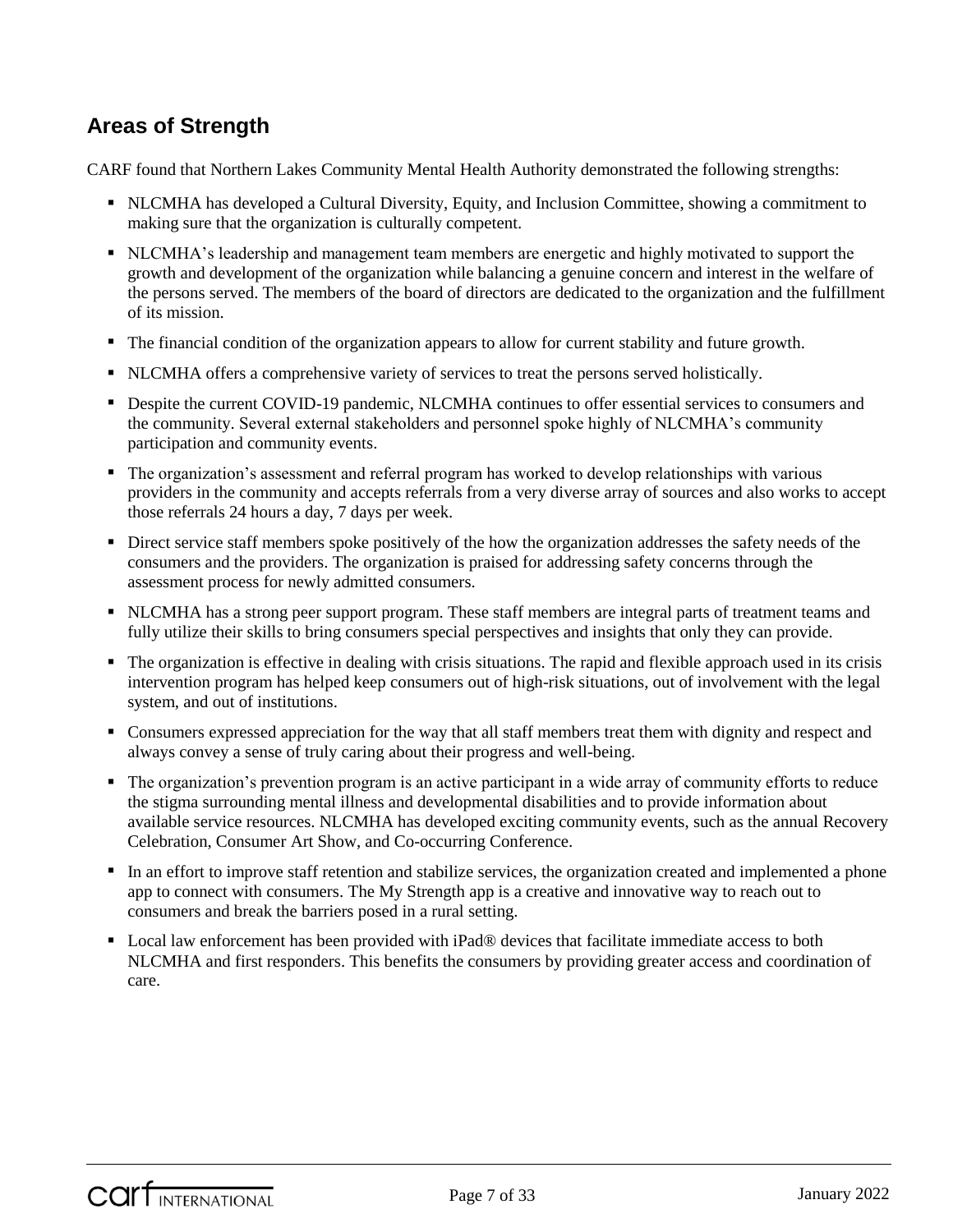# **Opportunities for Quality Improvement**

The CARF survey process identifies opportunities for continuous improvement, a core concept of "aspiring to excellence." This section of the report lists the sections of the CARF standards that were applied on the survey, including a description of the business practice area and/or the specific program(s)/service(s) surveyed and a summary of the key areas addressed in that section of the standards.

In this section of the report, a recommendation identifies any standard for which CARF determined that the organization did not meet the minimum requirements to demonstrate full conformance. All recommendations must be addressed in a QIP submitted to CARF.

In addition, consultation may be provided for areas of or specific standards where the surveyor(s) documented suggestions that the organization may consider to improve its business or service delivery practices. Note that consultation may be offered for areas of specific standards that do not have any recommendations. Such consultation does not indicate nonconformance to the standards; it is intended to offer ideas that the organization might find helpful in its ongoing quality improvement efforts. The organization is not required to address consultation.

When CARF surveyors visit an organization, their role is that of independent peer reviewers, and their goal is not only to gather and assess information to determine conformance to the standards, but also to engage in relevant and meaningful consultative dialogue. Not all consultation or suggestions discussed during the survey are noted in this report. The organization is encouraged to review any notes made during the survey and consider the consultation or suggestions that were discussed.

During the process of preparing for a CARF accreditation survey, an organization may conduct a detailed selfassessment and engage in deliberations and discussions within the organization as well as with external stakeholders as it considers ways to implement and use the standards to guide its quality improvement efforts. The organization is encouraged to review these discussions and deliberations as it considers ways to implement innovative changes and further advance its business and service delivery practices.

# **Section 1. ASPIRE to Excellence®**

## **1.A. Leadership**

#### **Description**

CARF-accredited organizations identify leadership that embraces the values of accountability and responsibility to the individual organization's stated mission. The leadership demonstrates corporate social responsibility.

- Leadership structure and responsibilities
- Person-centered philosophy
- Organizational guidance
- Leadership accessibility
- Cultural competency and diversity
- Corporate responsibility
- Organizational fundraising, if applicable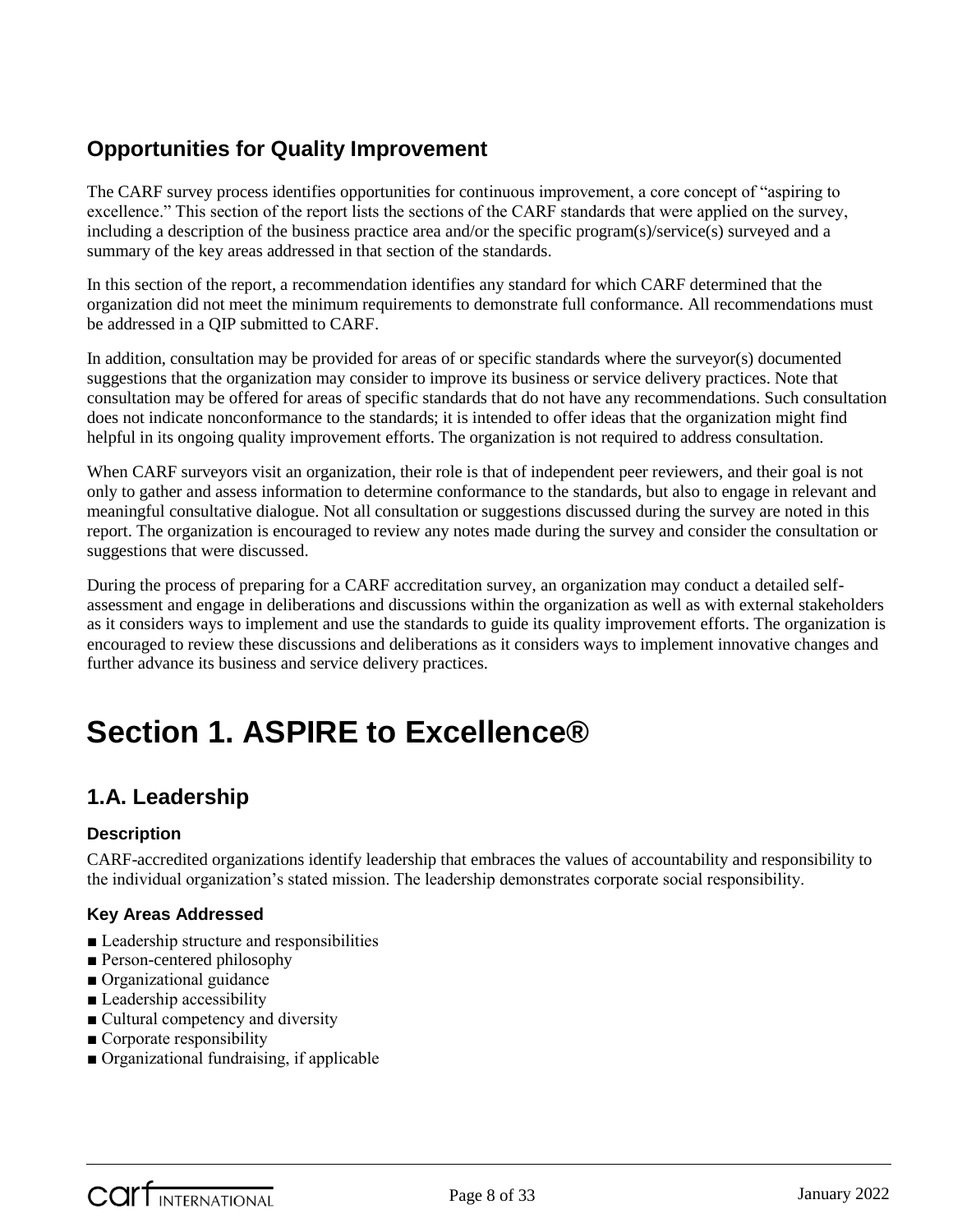#### **1.A.6.a.(6)(e)**

It is recommended that the organization's written ethical codes of conduct also include the witnessing of legal documents.

#### **Consultation**

- Although the organization is accessible to persons served, personnel, and other stakeholders, it was noted that it usually takes several outreach attempts for persons served to reach the organization. For example, a person served had to call three or four times before reaching someone. It is suggested that the organization consider developing a centralized phone line to answer calls or a procedure to require personnel to return calls within a certain amount time, such as 48 hours.
- The organization has a comprehensive cultural competency and diversity plan that conforms to the standards. The organization might consider reformatting the plan to make it more understandable and concise.

## **1.B. Governance (Optional)**

#### **Description**

The governing board should provide effective and ethical governance leadership on behalf of its owners'/stakeholders' interest to ensure that the organization focuses on its purpose and outcomes for persons served, resulting in the organization's long-term success and stability. The board is responsible for ensuring that the organization is managed effectively, efficiently, and ethically by the organization's executive leadership through defined governance accountability mechanisms. These mechanisms include, but are not limited to, an adopted governance framework defined by written governance policies and demonstrated practices; active and timely review of organizational performance and that of the executive leadership; and the demarcation of duties between the board and executive leadership to ensure that organizational strategies, plans, decisions, and actions are delegated to the resource that would best advance the interests and performance of the organization over the long term and manage the organization's inherent risks. The board has additional responsibilities under the domain of public trust, and as such, it understands its corporate responsibility to the organization's employees, providers, suppliers, and the communities it serves.

#### **Key Areas Addressed**

- Ethical, active, and accountable governance
- Board selection, orientation, development, leadership, structure, and performance
- Linkage between governance and executive leadership
- Board meetings and committee work
- Executive leadership development, evaluation, and compensation

#### **Recommendations**

There are no recommendations in this area.

# **1.C. Strategic Planning**

#### **Description**

CARF-accredited organizations establish a foundation for success through strategic planning focused on taking advantage of strengths and opportunities and addressing weaknesses and threats.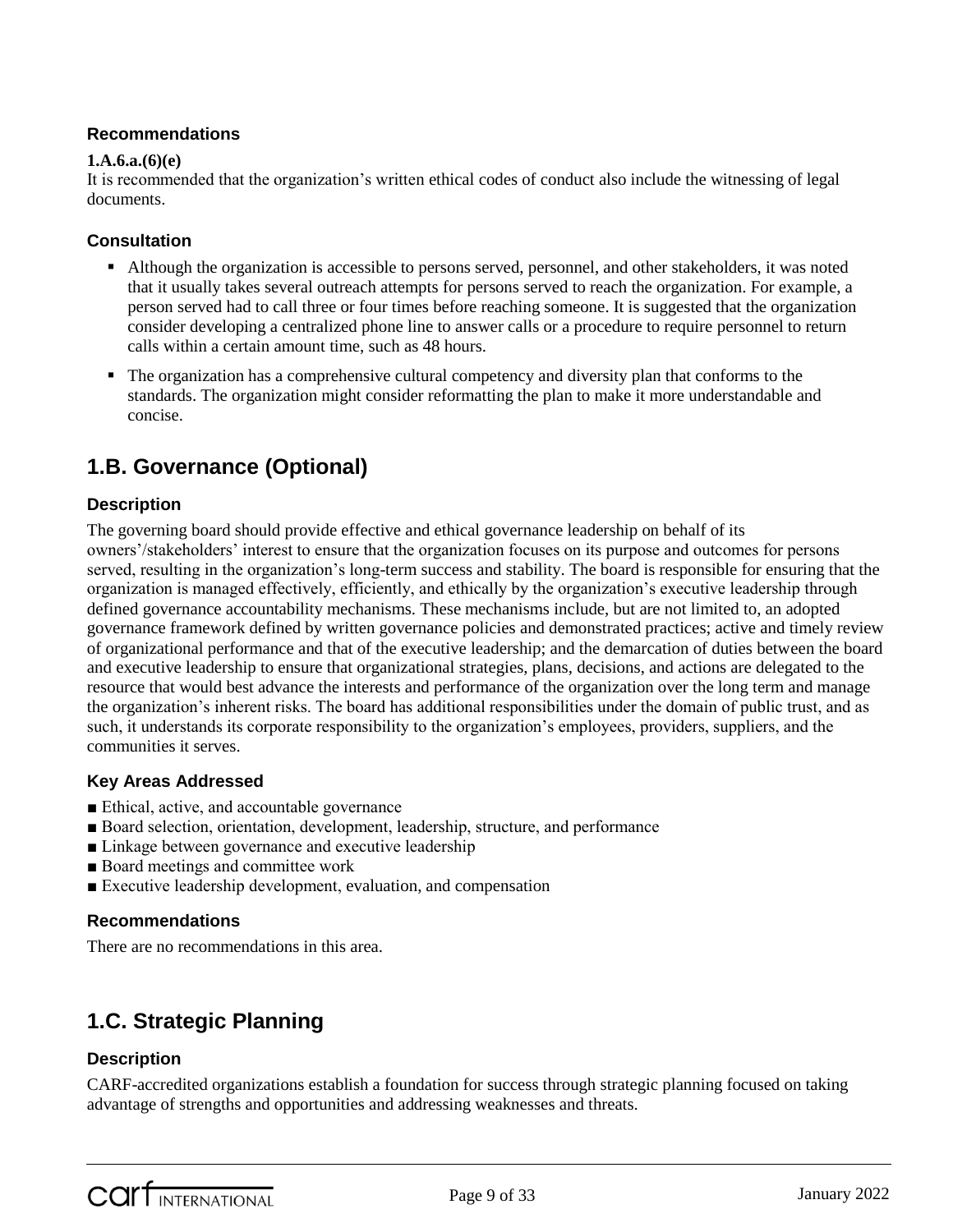#### **Key Areas Addressed**

- Environmental considerations
- Strategic plan development, implementation, and periodic review

#### **Recommendations**

There are no recommendations in this area.

## **1.D. Input from Persons Served and Other Stakeholders**

#### **Description**

CARF-accredited organizations continually focus on the expectations of the persons served and other stakeholders. The standards in this subsection direct the organization's focus to soliciting, collecting, analyzing, and using input from all stakeholders to create services that meet or exceed the expectations of the persons served, the community, and other stakeholders.

#### **Key Areas Addressed**

- Collection of input from persons served, personnel, and other stakeholders
- Integration of input into business practices and planning

#### **Recommendations**

There are no recommendations in this area.

# **1.E. Legal Requirements**

#### **Description**

CARF-accredited organizations comply with all legal and regulatory requirements.

#### **Key Areas Addressed**

- $\blacksquare$  Compliance with obligations
- Response to legal action
- Confidentiality and security of records

#### **Recommendations**

There are no recommendations in this area.

## **1.F. Financial Planning and Management**

#### **Description**

CARF-accredited organizations strive to be financially responsible and solvent, conducting fiscal management in a manner that supports their mission, values, and performance objectives. Fiscal practices adhere to established accounting principles and business practices. Fiscal management covers daily operational cost management and incorporates plans for long-term solvency.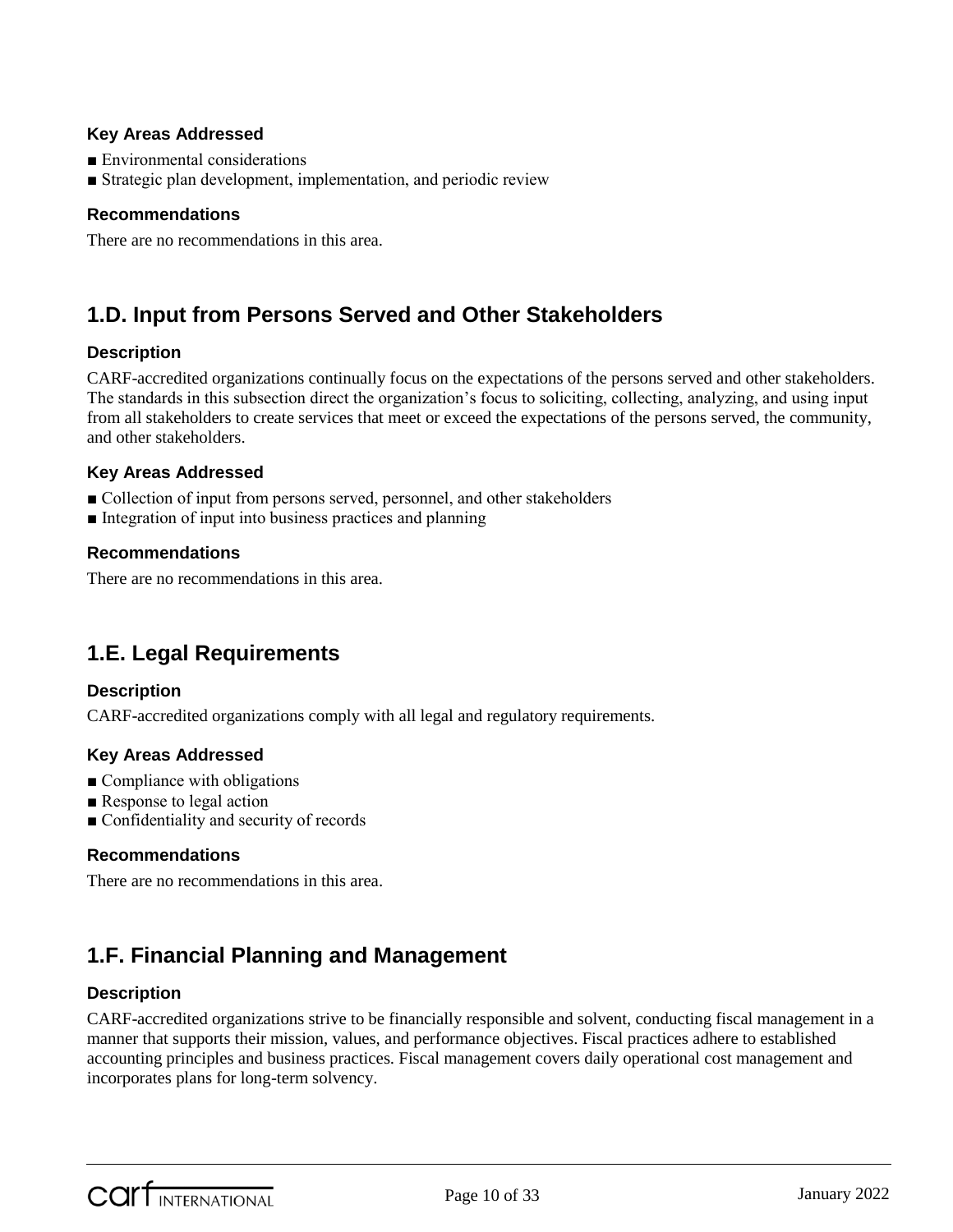#### **Key Areas Addressed**

- Budgets
- Review of financial results and relevant factors
- Fiscal policies and procedures
- Reviews of bills for services and fee structures, if applicable
- Review/audit of financial statements
- Safeguarding funds of persons served, if applicable

#### **Recommendations**

There are no recommendations in this area.

### **1.G. Risk Management**

#### **Description**

CARF-accredited organizations engage in a coordinated set of activities designed to control threats to their people, property, income, goodwill, and ability to accomplish goals.

#### **Key Areas Addressed**

- Risk management plan implementation and periodic review
- Adequate insurance coverage
- Media relations and social media procedures
- Reviews of contract services

#### **Recommendations**

**1.G.1.a.(4) 1.G.1.a.(5) 1.G.1.a.(6) 1.G.1.a.(7)**

It is recommended that the organization's risk management plan include the implementation of actions to reduce risk, monitoring of actions to reduce risk, reporting results of actions taken to reduce risks, and inclusion of risk reduction in performance improvement activities.

## **1.H. Health and Safety**

#### **Description**

CARF-accredited organizations maintain healthy, safe, and clean environments that support quality services and minimize risk of harm to persons served, personnel, and other stakeholders.

- Healthy and safe environment
- Competency-based training on health and safety procedures and practices
- Emergency and evacuation procedures
- Access to first aid and emergency information
- Critical incidents
- Infections and communicable diseases
- Health and safety inspections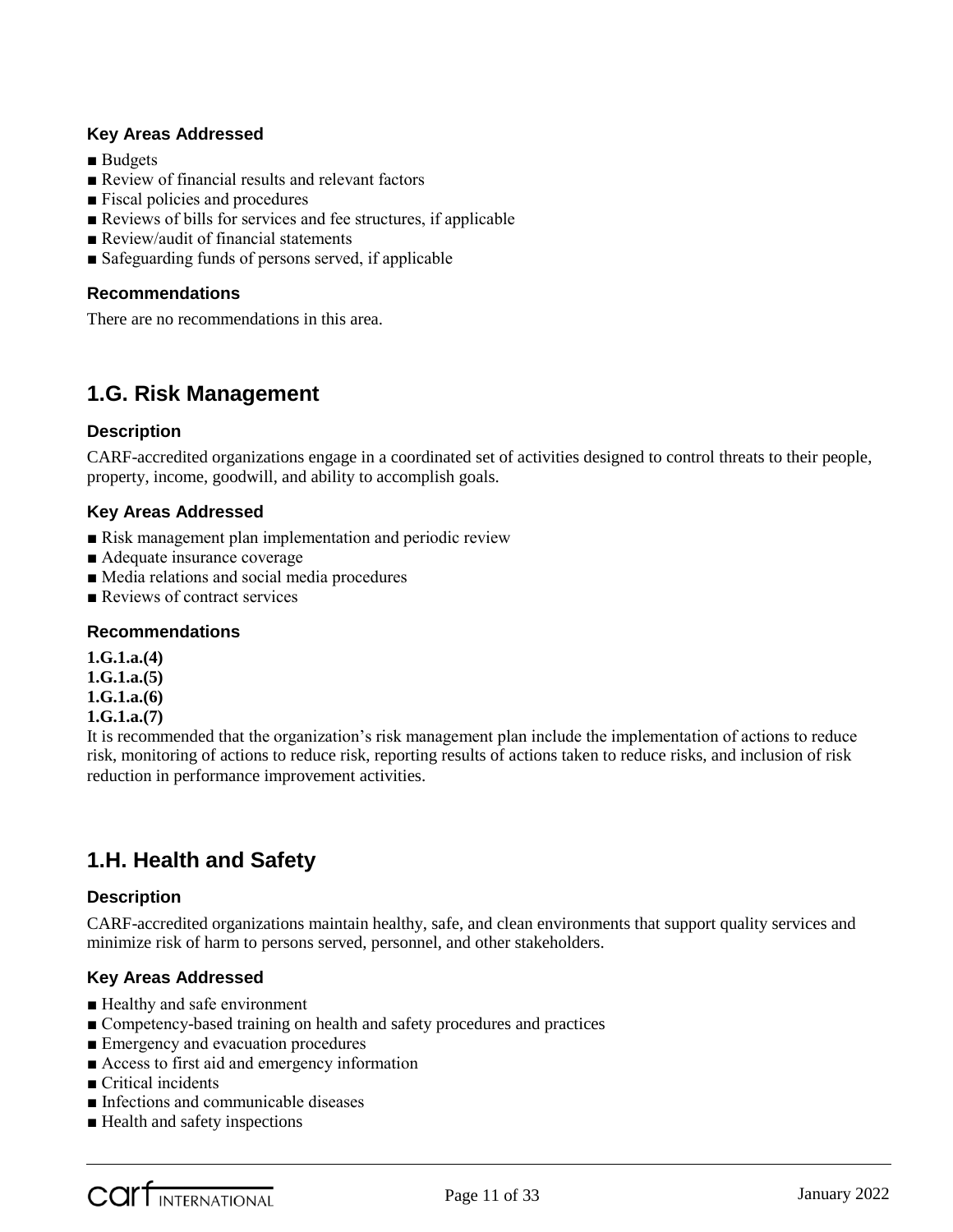**1.H.7.a.(1) 1.H.7.a.(2) 1.H.7.b. 1.H.7.c.(1) 1.H.7.c.(2) 1.H.7.c.(3) 1.H.7.c.(4) 1.H.7.c.(5) 1.H.7.d.**

While the organization tests its fire emergency procedures on each shift at each location, it is recommended that an unannounced test of each emergency procedure be conducted at least annually on each shift at each location. Each test should include, as relevant to the emergency procedures, a complete actual or simulated physical evacuation drill and be analyzed for performance that addresses areas needing improvement, actions to address the improvements needed, implementation of the actions, necessary education and training of personnel, and whether the actions taken accomplished the intended results. Each test should be evidenced in writing, including the analysis. The organization is encouraged to use a centralized comprehensive form to capture all unannounced tests of emergency procedures.

**1.H.11.b.(1) 1.H.11.b.(2) 1.H.11.b.(5) 1.H.11.b.(6) 1.H.11.b.(7) 1.H.11.b.(8) 1.H.11.b.(9) 1.H.11.b.(10)**

It is recommended that the organization develop a written analysis of all critical incidents that is provided to or conducted by the leadership that also addresses causes, trends, implementation of the actions, whether the actions taken accomplished the intended results, necessary education and training of personnel, prevention of recurrence, and internal and external reporting requirements. The organization could consider adding sections to the WC Claims spreadsheets that it already uses to evaluate incidents.

#### **1.H.14.b.(3)**

It is recommended that the organization's comprehensive health and safety self-inspections result in a written report that also identifies actions taken to respond to the recommendations.

#### **1.H.15.b.(3)**

Comprehensive health and safety inspections should result in a written report that also identifies actions taken to respond to the recommendations.

#### **Consultation**

 The organization might benefit from having more comprehensive first aid supplies in the vehicle, such as NARCAN®, especially because it offers substance use disorder services.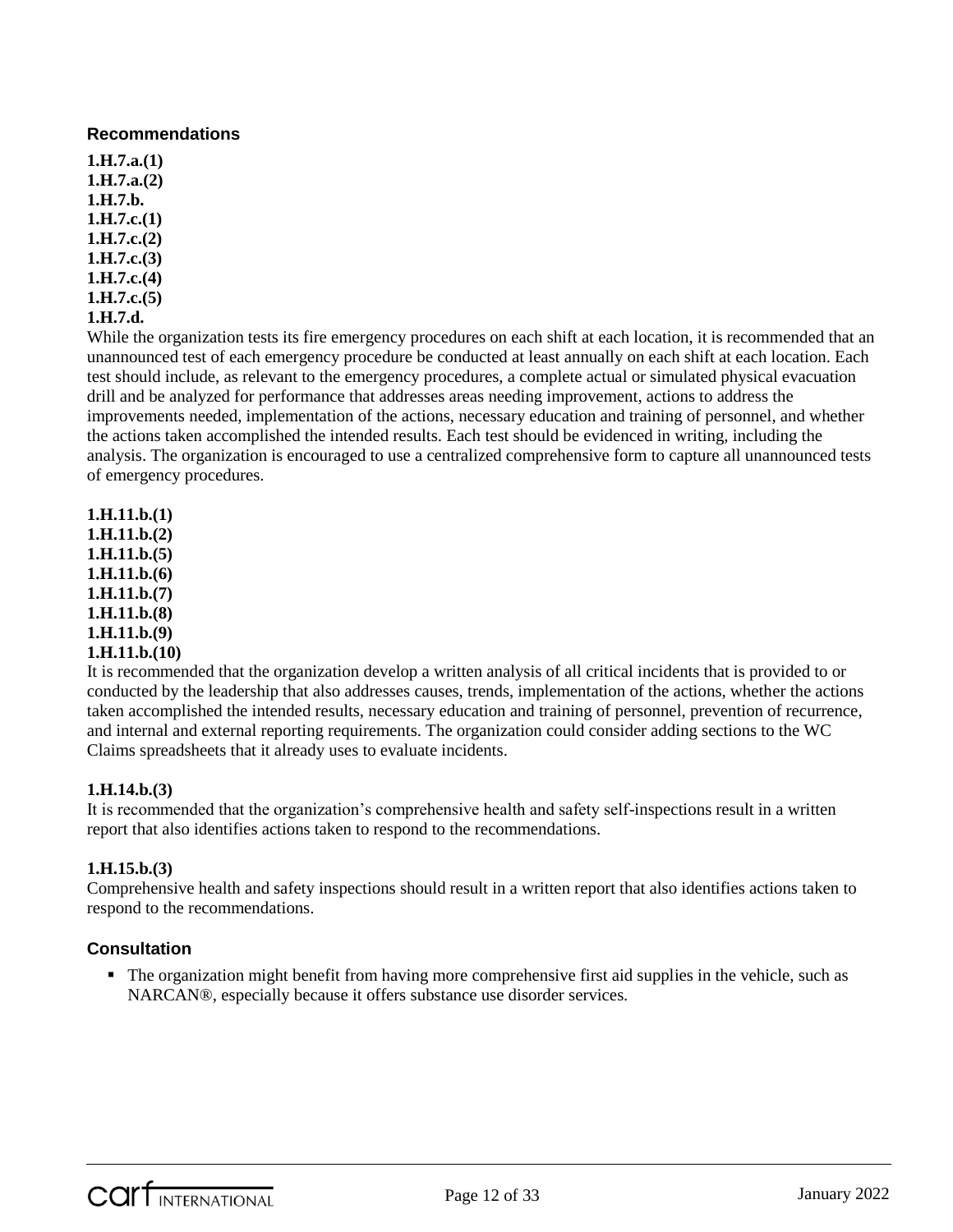## **1.I. Workforce Development and Management**

#### **Description**

CARF-accredited organizations demonstrate that they value their human resources and focus on aligning and linking human resources processes, procedures, and initiatives with the strategic objectives of the organization. Organizational effectiveness depends on the organization's ability to develop and manage the knowledge, skills, abilities, and behavioral expectations of its workforce. The organization describes its workforce, which is often composed of a diverse blend of human resources. Effective workforce development and management promote engagement and organizational sustainability and foster an environment that promotes the provision of services that center on enhancing the lives of persons served.

#### **Key Areas Addressed**

- Composition of workforce
- Ongoing workforce planning
- Verification of backgrounds/credentials/fitness for duty
- Workforce engagement and development
- Performance appraisals
- Succession planning

#### **Recommendations**

#### **1.I.3.a.**

It is recommended that ongoing workforce planning also include workforce analysis. The organization might benefit from an analysis that includes future workforce needs; gaps between the present and future; and possible solutions that could allow the organization to accomplish its mission, goals, and objectives.

#### **1.I.5.a.(5)**

#### **1.I.5.a.(6)**

It is recommended that onboarding and engagement activities include orientation that addresses the organization's risk management plan and strategic plan.

#### **1.I.8.f.**

It is recommended that the organization implement written procedures for performance appraisal that address measurable goals. The organization is encouraged to start using the SMART (specific, measurable, achievable, realistic, and time-bound) format when developing measurable goals.

**1.I.11.c. 1.I.11.d. 1.I.11.e. 1.I.11.f. 1.I.11.g.**

The organization has a continuity-of-executive-functions document that addresses its current workforce needs and identification of key positions. It is recommended that the organization's succession planning also address the identification of the competencies required by key positions, a review of talent in the current workforce, identification of workforce readiness, gap analysis, and strategic development.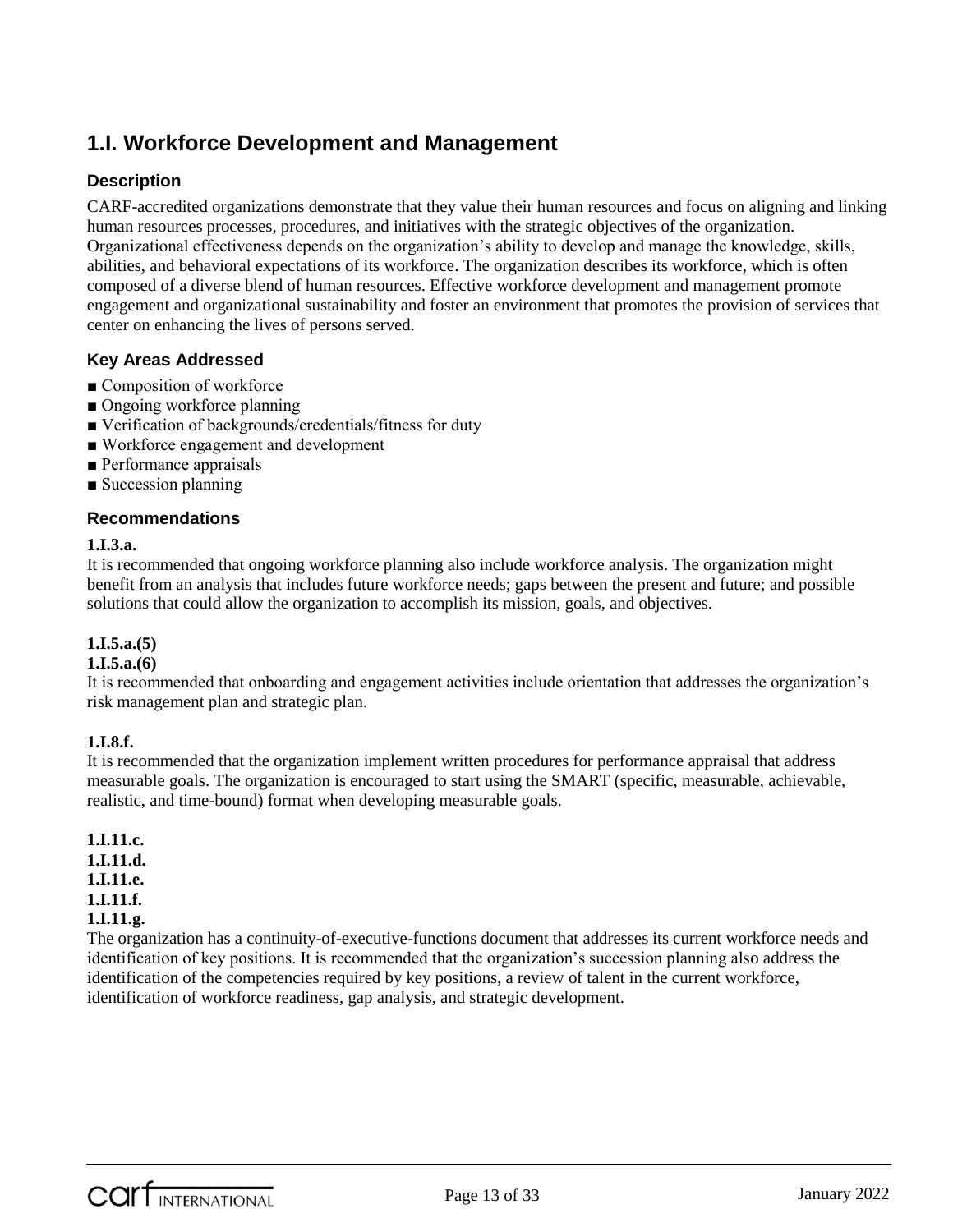# **1.J. Technology**

#### **Description**

Guided by leadership and a shared vision, CARF-accredited organizations are committed to exploring and, within their resources, acquiring and implementing technology systems and solutions that will support and enhance:

- Business processes and practices.
- Privacy and security of protected information.
- Service delivery.
- Performance management and improvement.
- Satisfaction of persons served, personnel, and other stakeholders.

#### **Key Areas Addressed**

- Ongoing assessment of technology and data use, including input from stakeholders
- Technology and system plan implementation and periodic review
- Technology policies and procedures
- Written procedures for the use of information and communication technologies (ICT) in service delivery, if applicable
- ICT instruction and training, if applicable
- Provision of information related to ICT, if applicable
- Maintenance of ICT equipment, if applicable
- Emergency procedures that address unique aspects of service delivery via ICT, if applicable

#### **Recommendations**

- **1.J.4.b.(1)**
- **1.J.4.b.(2)**
- **1.J.4.b.(3)**
- **1.J.4.b.(4)**
- **1.J.4.b.(5)**
- **1.J.4.b.(6)**

#### **1.J.4.c.**

A test of the organization's procedures for business continuity and disaster recovery should be analyzed for effectiveness, areas needing improvement, actions to address the improvements needed, implementation of the actions, whether the actions taken accomplished the intended results, and necessary education and training of personnel. The test should be evidenced in writing, including the analysis.

**1.J.6.a.(3) 1.J.6.b.(1) 1.J.6.b.(2) 1.J.6.b.(3)(a) 1.J.6.b.(3)(b)**

It is recommended that the organization implement written procedures that address decision making about when to use information and communication technologies versus face-to-face services. The organization should also implement written procedures to confirm that all necessary technology and/or equipment is available and functions prior to the start of service delivery and as needed throughout services at the originating site and remote site.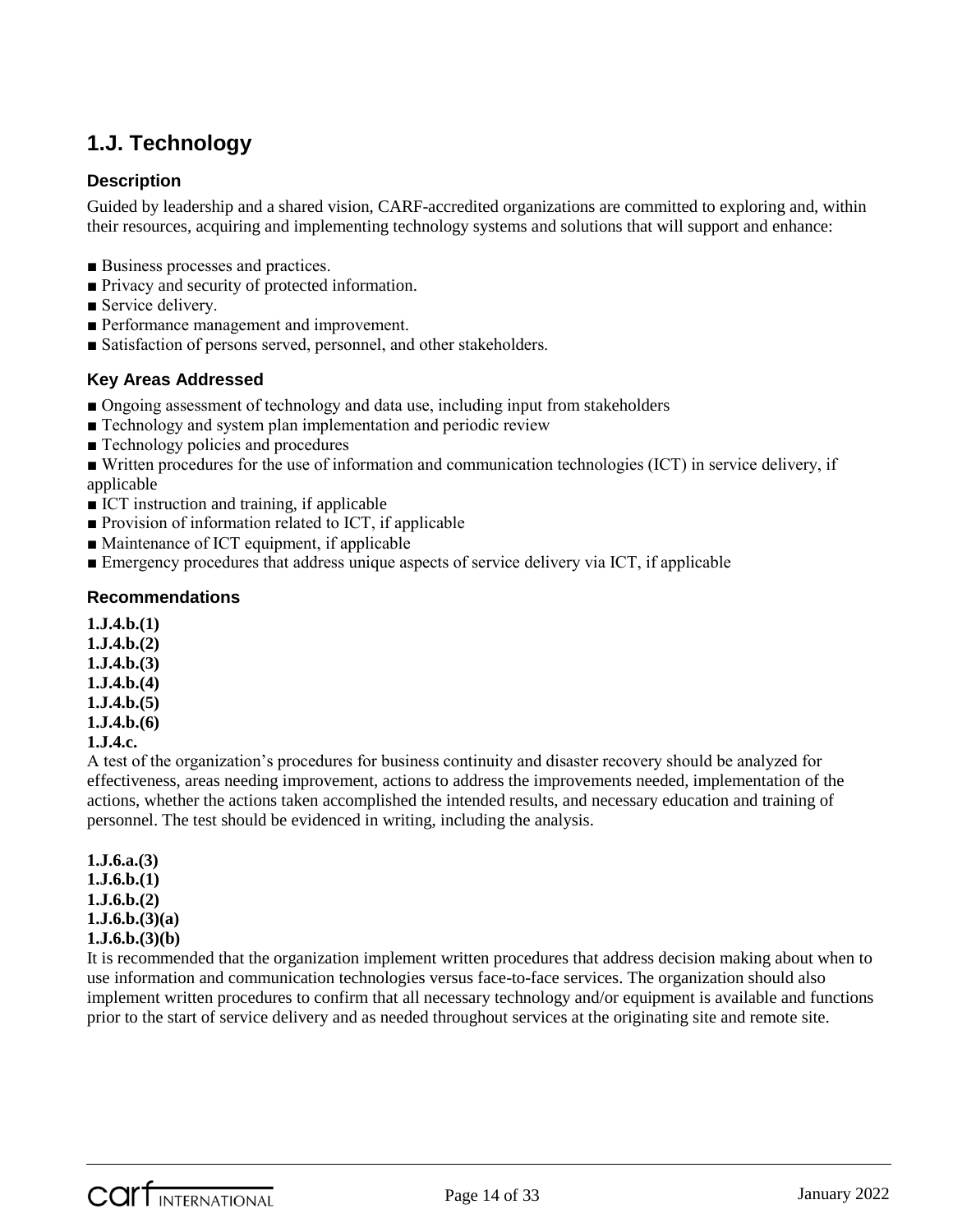**1.J.7.a. 1.J.7.b. 1.J.7.c. 1.J.7.d. 1.J.7.e.**

#### **1.J.7.g.**

It is recommended that personnel who deliver services via information and communication technologies also receive documented competency-based training on equipment features, setup, use, maintenance, safety considerations, and troubleshooting.

#### **1.J.12.a.**

#### **1.J.12.b.**

The organization is urged to develop emergency procedures that address the unique aspects of service delivery via information and communication technologies, including the provider becoming familiar with the emergency procedures of the remote site, if the procedures exist, and identification of local emergency resources, including phone numbers.

#### **Consultation**

- The organization might benefit from reviewing its technology plan at least annually and noting the status of the completion of goals.
- The organization might benefit from creating a telehealth safety plan that details procedures to be taken in emergency situations during telehealth services. This plan could include contact information for the consumer and/or parent/guardian (in the event of technology failure), clinician contact information, who to contact in the event of a crisis during a telehealth session, a code word to stop the session, and crisis and emergency phone numbers.

## **1.K. Rights of Persons Served**

#### **Description**

CARF-accredited organizations protect and promote the rights of all persons served. This commitment guides the delivery of services and ongoing interactions with the persons served.

#### **Key Areas Addressed**

- Policies that promote rights of persons served
- Communication of rights to persons served
- Formal complaints by persons served

#### **Recommendations**

**1.K.4.b.(2)**

- **1.K.4.b.(3)**
- **1.K.4.b.(4)**
- **1.K.4.b.(5)**
- **1.K.4.b.(6)**

The organization conducts an analysis of all formal complaints annually that includes whether formal complaints have been received. It is recommended that the analysis of all formal complaints be documented, including trends, areas needing performance improvement, actions to address the improvements needed, implementation of the actions, and whether the actions taken accomplished the intended results.

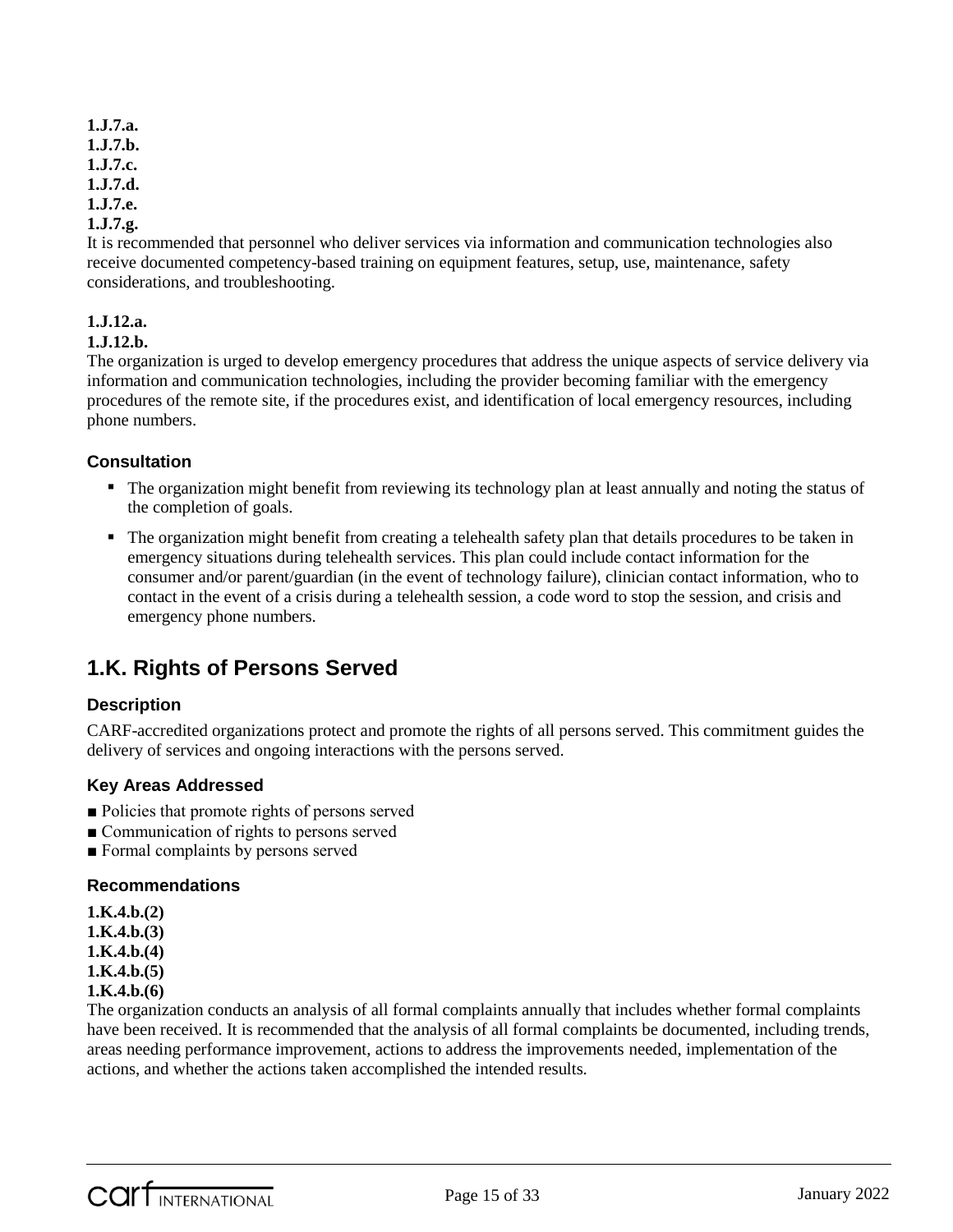## **1.L. Accessibility**

#### **Description**

CARF-accredited organizations promote accessibility and the removal of barriers for the persons served and other stakeholders.

#### **Key Areas Addressed**

- Assessment of accessibility needs and identification of barriers
- Accessibility plan implementation and periodic review
- Requests for reasonable accommodations

#### **Recommendations**

**1.L.2.a.(2)**

**1.L.2.b.(1)**

#### **1.L.2.b.(2)**

It is recommended that the organization's accessibility plan also include timelines for all identified barriers. The plan should be reviewed at least annually for relevance, including progress made in the removal of identified barriers and areas needing improvement.

### **1.M. Performance Measurement and Management**

#### **Description**

CARF-accredited organizations demonstrate a culture of accountability by developing and implementing performance measurement and management plans that produce information an organization can act on to improve results for the persons served, other stakeholders, and the organization itself.

The foundation for successful performance measurement and management includes:

- Leadership accountability and support.
- Mission-driven measurement.
- A focus on results achieved for the persons served.
- Meaningful engagement of stakeholders.
- An understanding of extenuating and influencing factors that may impact performance.
- A workforce that is knowledgeable about and engaged in performance measurement and management.
- An investment in resources to implement performance measurement and management.
- Measurement and management of business functions to sustain and enhance the organization.

- Leadership accountability for performance measurement and management
- Identification of gaps and opportunities related to performance measurement and management
- Input from stakeholders
- Performance measurement and management plan
- Identification of objectives and performance indicators for service delivery
- Identification of objectives and performance indicators for priority business functions
- Personnel training on performance measurement and management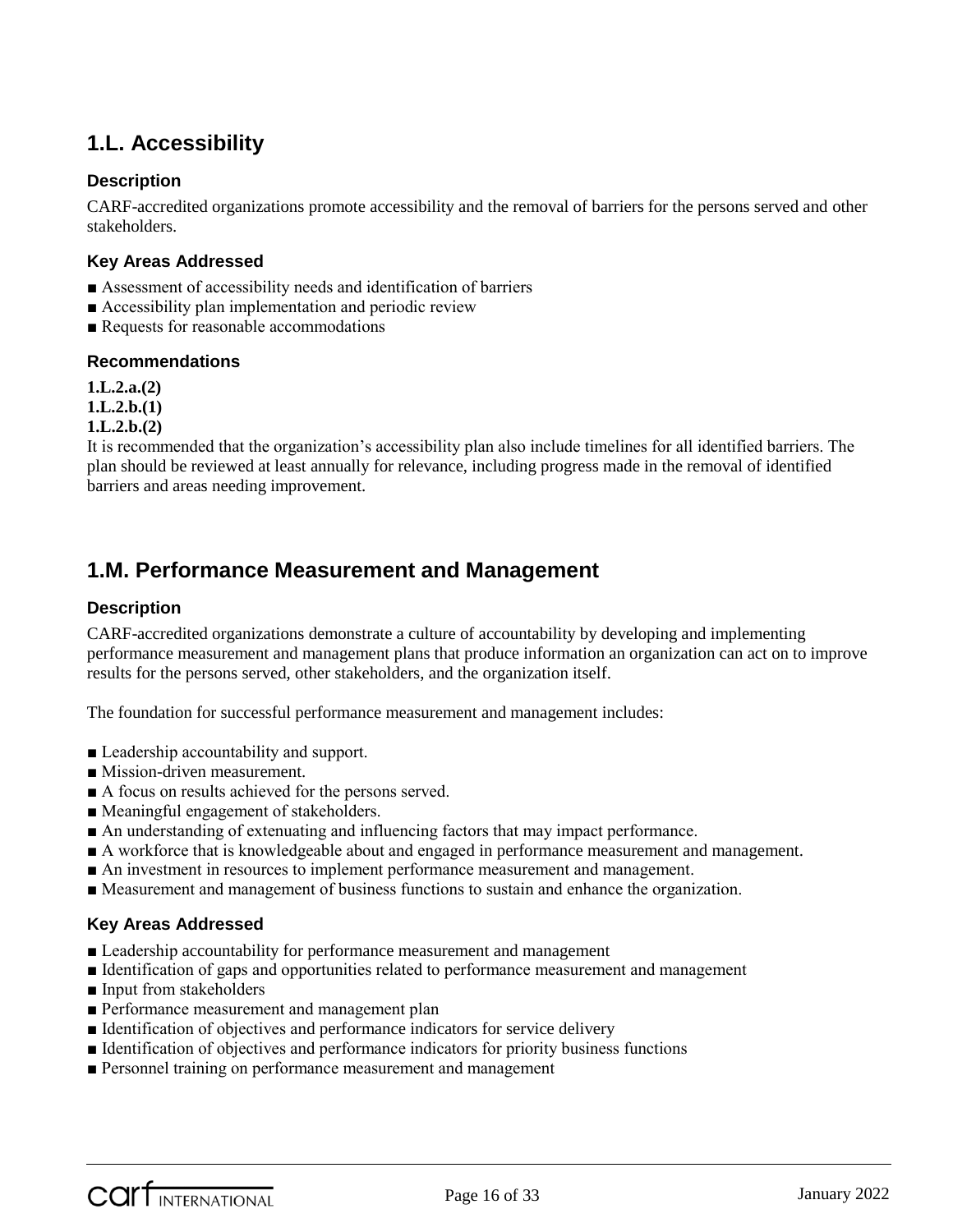#### **1.M.2.c.**

#### **1.M.2.d.**

It is recommended that the organization identify gaps and opportunities in preparation for the development or review of a performance measurement and management plan, including consideration of expected results and extenuating and influencing factors that may impact results.

### **1.M.3.a.(4)**

#### **1.M.3.a.(7)**

It is recommended that the organization implement a performance measurement and management plan that addresses the identification of priority measures determined by the organization for business function objectives and extenuating and influencing factors that may impact results.

#### **1.M.9.a. 1.M.9.b.(1) 1.M.9.b.(2) 1.M.9.b.(3) 1.M.9.b.(4) 1.M.9.b.(5)**

The organization measures some business functions, such as finance, but not others, such as testing all emergency procedures, analyzing critical incidents, and testing business continuity/disaster recovery. To measure its business function, the organization should document objectives in priority areas it determines. For each objective, the organization should develop a performance indicator(s), including to what the indicator(s) will be applied, the person(s)/position(s) responsible for collecting the data, the source(s) from which data will be collected, the identification of relevant timeframes for collection of data, and a performance target that is based on the organization's performance history or established by the organization or a stakeholder or that is based on an industry benchmark.

#### **Consultation**

• The organization is encouraged to more clearly distinguish results among programs/services in all measurements pertaining to performance improvement.

## **1.N. Performance Improvement**

#### **Description**

CARF-accredited organizations demonstrate a culture of performance improvement through their commitment to proactive and ongoing review, analysis, reflection on their results in both service delivery and business functions, and transparency. The results of performance analysis are used to identify and implement data-driven actions to improve the quality of programs and services and to inform decision making. Performance information that is accurate and understandable to the target audience is shared with persons served, personnel, and other stakeholders in accordance with their interests and needs.

- Analysis of service delivery performance
- Analysis of business function performance
- Identification of areas needing performance improvement
- Implementation of action plans
- Use of performance information to improve program/service quality and make decisions
- Communication of performance information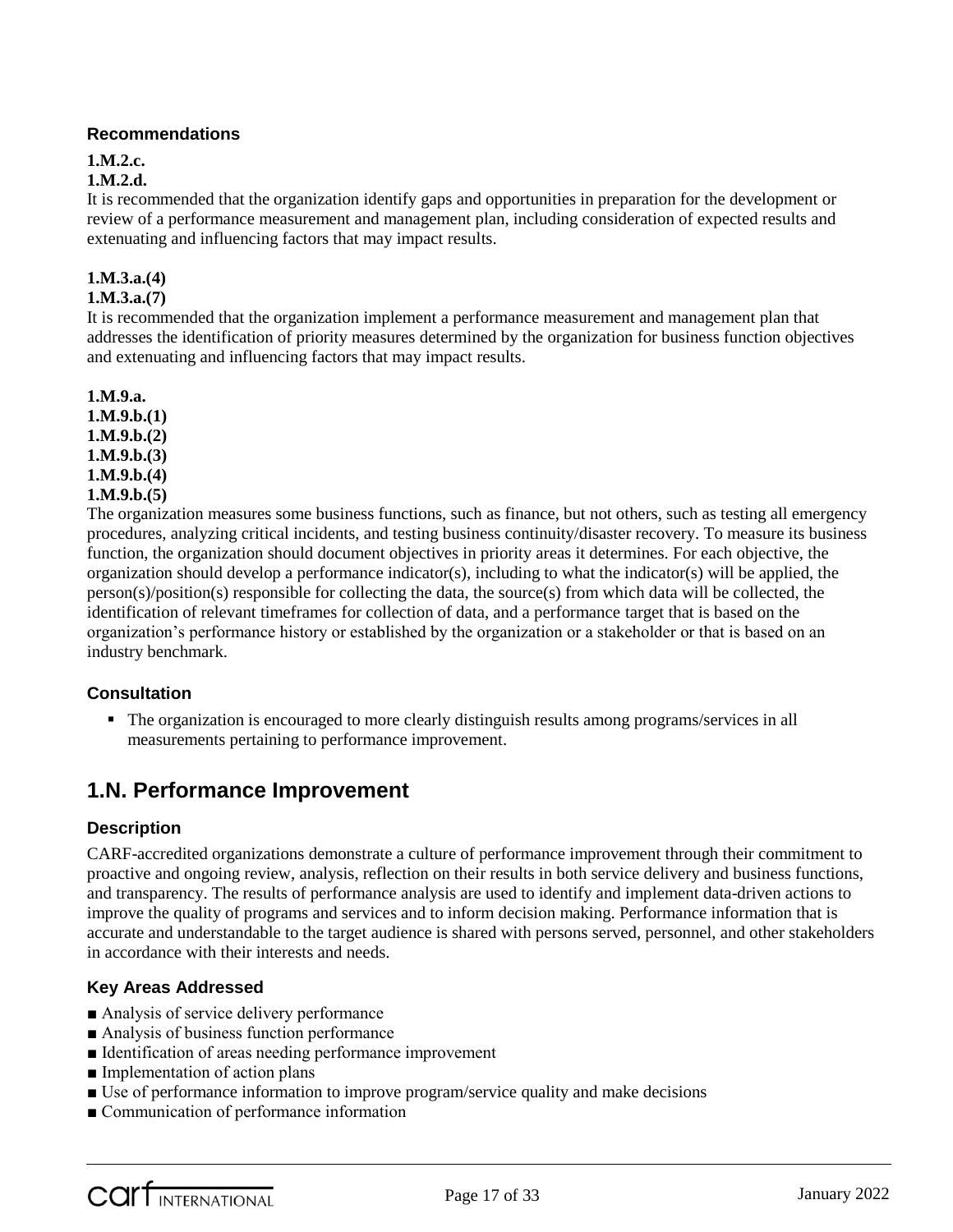**1.N.1.d.(2) 1.N.1.e.(2) 1.N.1.e.(3) 1.N.1.f.(1) 1.N.1.f.(2) 1.N.1.f.(3) 1.N.1.f.(4)**

It is recommended that the analysis of service delivery performance also incorporate the impact of extenuating or influencing factors; include the identification of trends and causes; and be used to identify areas needing performance improvement, develop an action plan(s) to address the improvements needed, implement the action plan(s), and determine whether the actions taken accomplished the intended results. The organization might consider demonstrating these items in one comprehensive document by adding a table with these items and distinguishing the information between programs.

**1.N.2.a. 1.N.2.b. 1.N.2.c. 1.N.2.d.(1) 1.N.2.d.(2) 1.N.2.e.(2) 1.N.2.e.(3)**

The analysis of some business functions (e.g., finances) is completed and documented at least annually. It is recommended that the analysis of business function performance be documented, be completed at least annually and in accordance with the timeframes outlined in the performance measurement and management plan, and address all priority business function indicators determined by the organization. Further, the analysis should incorporate the characteristics of the persons served, incorporate the impact of extenuating or influencing factors, and include the identification of trends and causes.

# **Section 2. General Program Standards**

#### **Description**

For an organization to achieve quality services, the persons served are active participants in the planning, prioritization, implementation, and ongoing evaluation of the services offered. A commitment to quality and the involvement of the persons served span the entire time that the persons served are involved with the organization. The service planning process is individualized, establishing goals and objectives that incorporate the unique strengths, needs, abilities, and preferences of the persons served. The persons served have the opportunity to transition easily through a system of care.

# **2.A. Program/Service Structure**

#### **Description**

A fundamental responsibility of the organization is to provide a comprehensive program structure. The staffing is designed to maximize opportunities for the persons served to obtain and participate in the services provided.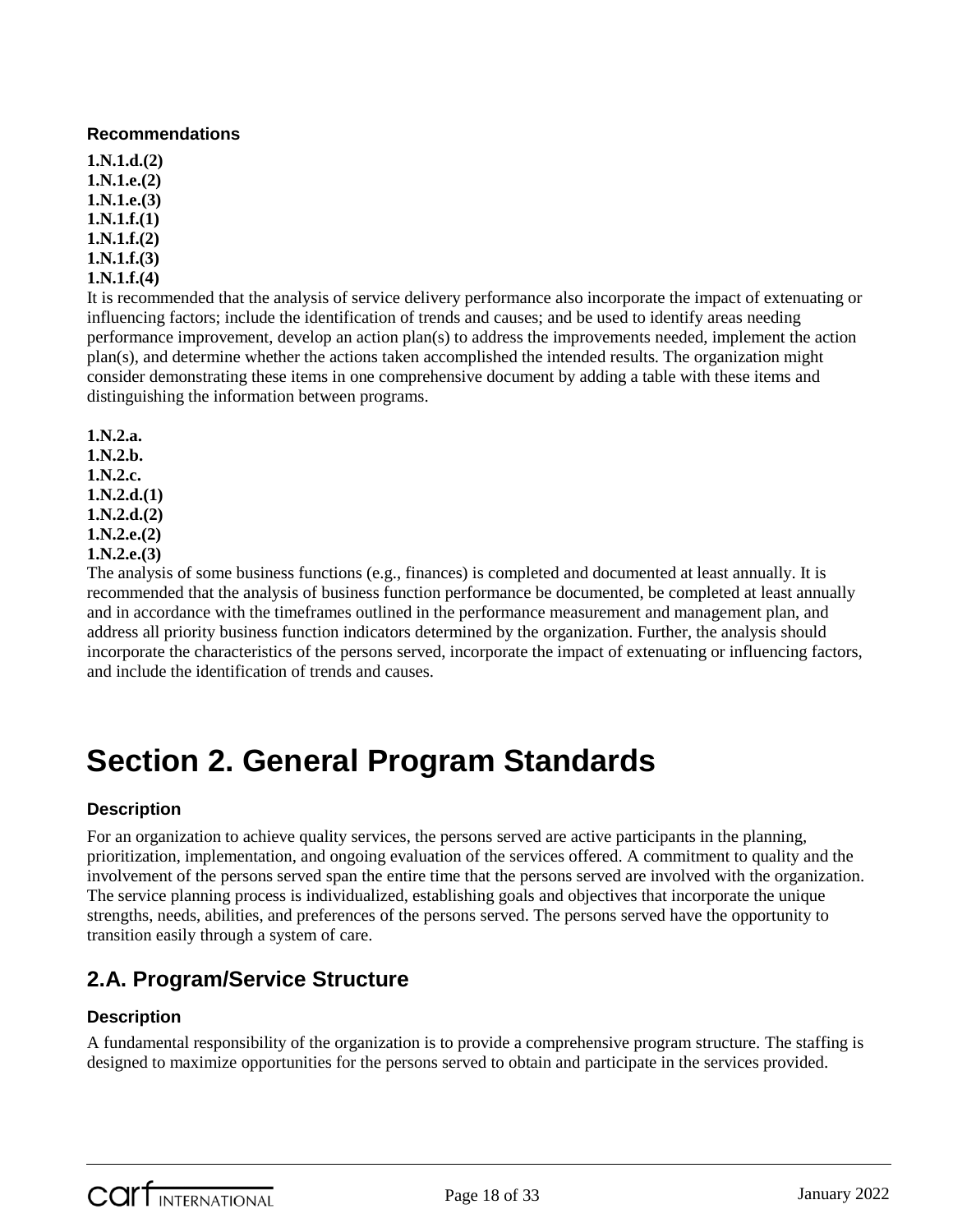#### **Key Areas Addressed**

- Written program plan
- Crisis intervention provided
- Medical consultation
- Services relevant to diversity
- Assistance with advocacy and support groups
- Team composition/duties
- Relevant education
- Clinical supervision
- Family participation encouraged

#### **Recommendations**

#### **2.A.31.b.**

Of the provider training records reviewed, none of the records indicated that the provider had received orientation training based on the role of peer support specialists. It is recommended that the organization demonstrate a climate of recovery and/or resilience building by training all personnel on the role of peer support specialists at orientation.

#### **2.A.33.**

The organization's code of conduct does not specifically address boundaries related to peer support services. It is recommended that the organization's written ethical codes of conduct specifically address boundaries related to peer support services.

## **2.B. Screening and Access to Services**

#### **Description**

The process of screening and assessment is designed to determine a person's eligibility for services and the organization's ability to provide those services. A person-centered assessment process helps to maximize opportunities for the persons served to gain access to the organization's programs and services. Each person served is actively involved in, and has a significant role in, the assessment process. Assessments are conducted in a manner that identifies the historical and current information of the person served as well as the person's strengths, needs, abilities, and preferences. Assessment data may be gathered through various means including face-to-face contact, telehealth, or written material; and from various sources including the person served, family or significant others, or from external resources.

- Screening process described in policies and procedures
- Ineligibility for services
- Admission criteria
- Orientation information provided regarding rights, grievances, services, fees, etc.
- Waiting list
- Primary and ongoing assessments
- Reassessments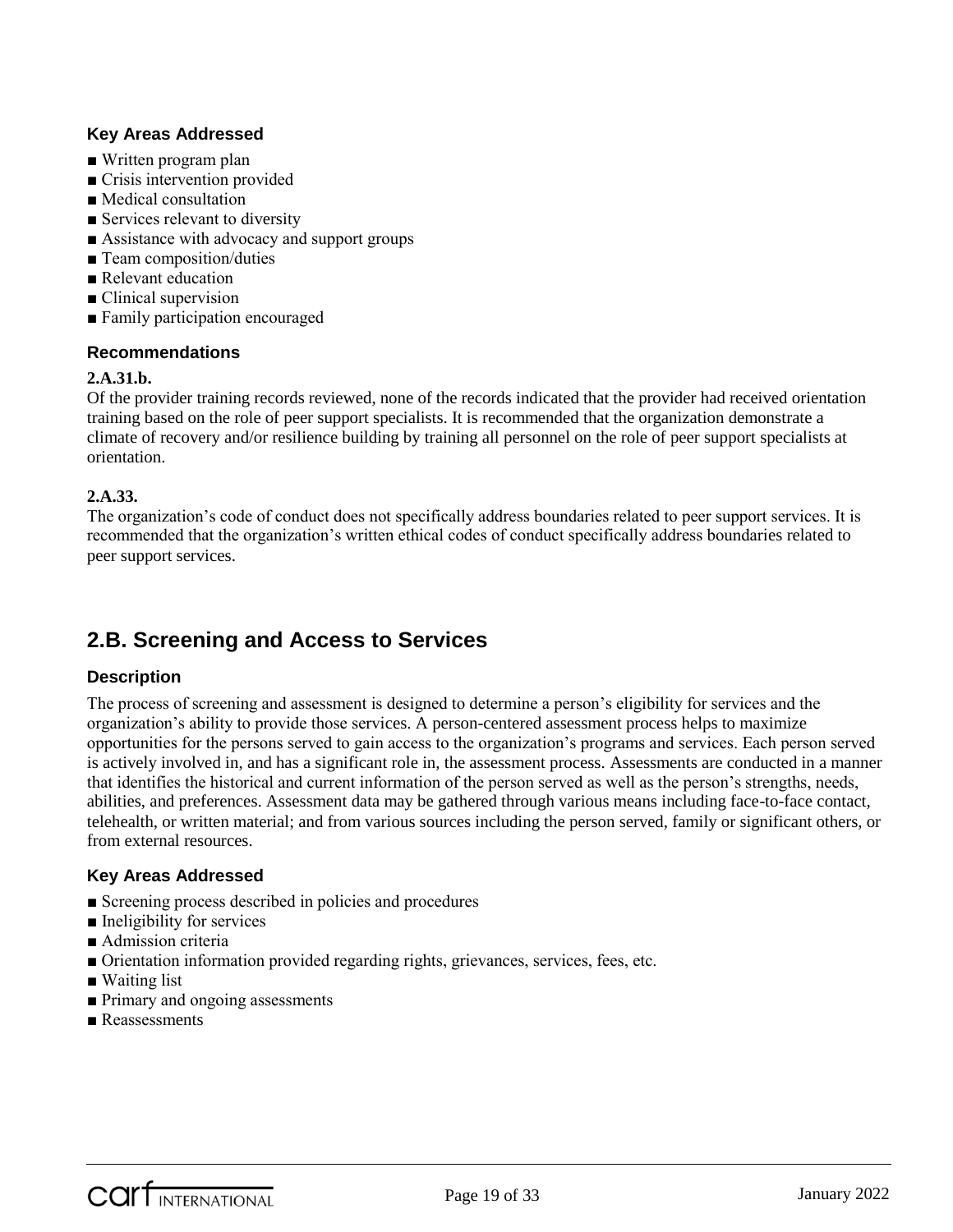**2.B.8.a.(1) 2.B.8.a.(2) 2.B.8.b. 2.B.8.c. 2.B.8.d.(1)(a) 2.B.8.d.(1)(b) 2.B.8.d.(1)(c) 2.B.8.d.(1)(d)(i) 2.B.8.d.(1)(d)(ii) 2.B.8.d.(1)(d)(iii) 2.B.8.d.(1)(d)(iv) 2.B.8.d.(1)(d)(v) 2.B.8.d.(1)(d)(vi) 2.B.8.d.(1)(d)(vii) 2.B.8.d.(1)(d)(viii) 2.B.8.d.(1)(d)(ix) 2.B.8.d.(1)(e) 2.B.8.d.(1)(f)(i) 2.B.8.d.(1)(f)(ii) 2.B.8.d.(1)(f)(iii) 2.B.8.d.(1)(f)(iv) 2.B.8.d.(1)(f)(v) 2.B.8.d.(1)(g)(i) 2.B.8.d.(1)(g)(ii) 2.B.8.d.(1)(g)(iii) 2.B.8.d.(2) 2.B.8.d.(3) 2.B.8.d.(4) 2.B.8.d.(5)(a) 2.B.8.d.(5)(b) 2.B.8.d.(5)(c) 2.B.8.d.(5)(d) 2.B.8.d.(5)(e) 2.B.8.d.(5)(f)**

**2.B.8.d.(6)**

Of the consumer records reviewed, there was no documentation that the consumer received orientation. Each person served should receive an orientation that is provided in a timely manner based on the person's presenting condition and the type of services provided. The orientation should be understandable to the person served and documented. It is recommended that the orientation include, as applicable, an explanation of the rights and responsibilities of the person served; complaint and appeal procedures; ways in which input can be given; the organization's confidentiality policies, intent/consent to treat, behavioral expectations of the person served, transition criteria and procedures, discharge criteria, response to the identification of potential risk to the person served, access to after-hour services, standards of professional conduct related to services, and requirements for reporting and/or follow-up for the mandated person served (regardless of discharge outcome; any and all financial obligations, fees, and financial arrangements for services provided by the organization; the program's health and safety policies regarding the use of seclusion or restraint, use of tobacco products, potential substances of misuse brought into the program, prescription medication brought into the program, and weapons brought into the program; and the program rules and expectations, which identifies any restrictions the program may place on the person served, events or behaviors or attitudes and their likely consequences, and means by which the person served may regain privileges that have been restricted. Further, the orientation should include familiarization with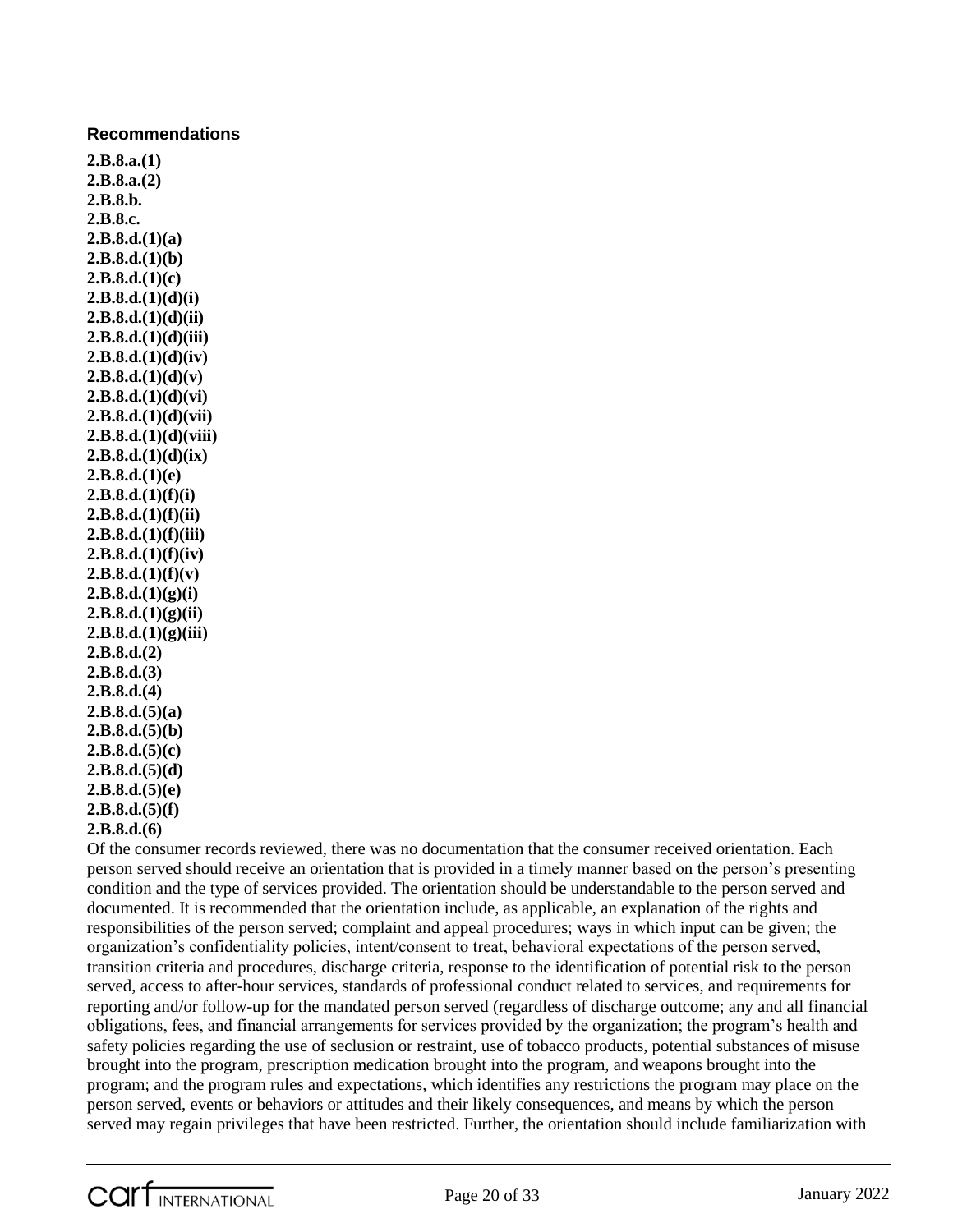the premises, including emergency exits and/or shelters, fire suppression equipment, and first aid kits; education regarding advance directives, when indicated; identification of the purpose and process of the assessment; a description of how the person-centered plan will be developed, the person's participation in goal development and achievement, the potential course of treatment and/or services, how motivational incentives may be used (if applicable), expectations for legally required appointments or sanctions or court notifications, and expectations for family involvement; and identification of the person(s) responsible for service coordination.

#### **Consultation**

 The organization does inquire as to whether or not a consumer has experienced and/or witnessed trauma. However, the assessment does not provide any further specification to inquire whether or not the experienced and/or witnessed trauma was related to abuse, neglect, violence, or sexual assault. As each consumer's definition of trauma may differ, it is suggested that the organization consider including more indepth questions as a part of the assessment process related to experiencing and/or witnessing trauma. The organization might consider providing the consumer with a definition related to a traumatic event or include training to providers on how to explore additional trauma information when completing the assessment process with a consumer.

## **2.C. Person-Centered Plans**

#### **Description**

Each person served is actively involved in and has a significant role in the person-centered planning process and determining the direction of the plan. The person-centered plan contains goals and objectives that incorporate the unique strengths, needs, abilities, and preferences of the person served, as well as identified challenges and potential solutions. The planning process is person-directed and person-centered. The person-centered plan may also be referred to as an individual service plan, treatment plan, or plan of care. In a family-centered program, the plan may be for the family and identified as a family-centered plan.

#### **Key Areas Addressed**

- Person-centered planning process
- Co-occurring disabilities/disorders
- Person-centered goals and objectives
- Designated person coordinates services

#### **Recommendations**

#### **2.C.2.a.(1)(a)**

#### **2.C.2.a.(2)(e)**

None of the records reviewed expressed the goals of the persons served in their own words. It is recommended that documentation of the person-centered planning process include the identification of the needs/desires of the person served through goals that are expressed in the words of the person served. Further, the treatment objectives listed were not measurable. It is recommended that documentation of the person-centered planning process include specific service or treatment objectives that are measurable.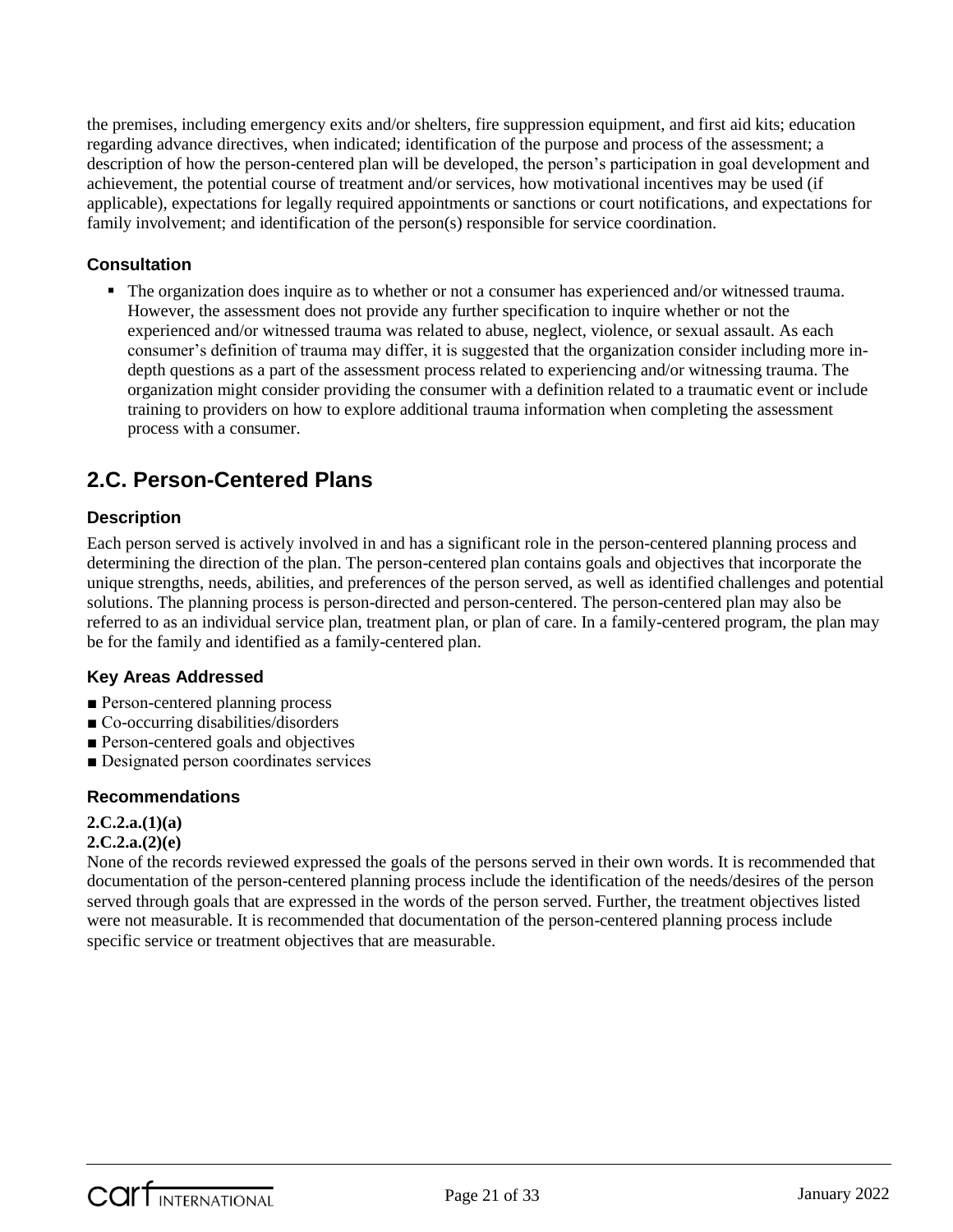**2.C.4.a. 2.C.4.b. 2.C.4.c. 2.C.4.d.(1) 2.C.4.d.(2) 2.C.4.d.(3) 2.C.4.d.(4)(a) 2.C.4.d.(4)(b) 2.C.4.d.(5)(a) 2.C.4.d.(5)(b) 2.C.4.d.(6)**

Of the records reviewed, when the assessment identified a potential risk for suicide, violence, or other risky behaviors, a safety plan was not included in the consumer record. It is recommended that, when assessment identifies a potential risk for suicide, violence, or other risky behaviors, a safety plan be completed in accordance with an established protocol with the person served as soon as possible. The plan should include triggers, current coping skills, warning signs, actions to be taken to respond to periods of increased emotional pain, actions to be taken to restrict access to lethal means, preferred interventions necessary for personal and public safety, and advance directives (when available).

## **2.D. Transition/Discharge**

#### **Description**

Transition, continuing care, or discharge planning assists the persons served to move from one level of care to another within the organization or to obtain services that are needed but are not available within the organization. The transition process is planned with the active participation of each person served. Transition may include planned discharge, placement on inactive status, movement to a different level of service or intensity of contact, or a re-entry program in a criminal justice system.

The transition plan is a document developed with and for the person served and other interested participants to guide the person served in activities following transition/discharge to support the gains made during program participation. It is prepared with the active participation of the person served when transitioning to another level of care, after-care program, or community-based services. The transition plan is meant to be a plan that the person served uses to identify the support that is needed to prevent a recurrence of symptoms or reduction in functioning. It is expected that the person served receives a copy of the transition plan.

A discharge summary is a clinical document written by the program personnel who are involved in the services provided to the person served and is completed when the person leaves the organization (planned or unplanned). It is a document that is intended for the record of the person served and released, with appropriate authorization, to describe the course of services that the organization provided and the response by the person served.

Just as the assessment is critical to the success of treatment, the transition services are critical for the support of the individual's ongoing recovery or well-being. The organization proactively attempts to connect the persons served with the receiving service provider and contact the persons served after formal transition or discharge to gather needed information related to their post-discharge status. Discharge information is reviewed to determine the effectiveness of its services and whether additional services were needed.

Transition planning may be included as part of the person-centered plan. The transition plan and/or discharge summary may be a combined document or part of the plan for the person served as long as it is clear whether the information relates to transition or pre-discharge planning or identifies the person's discharge or departure from the program.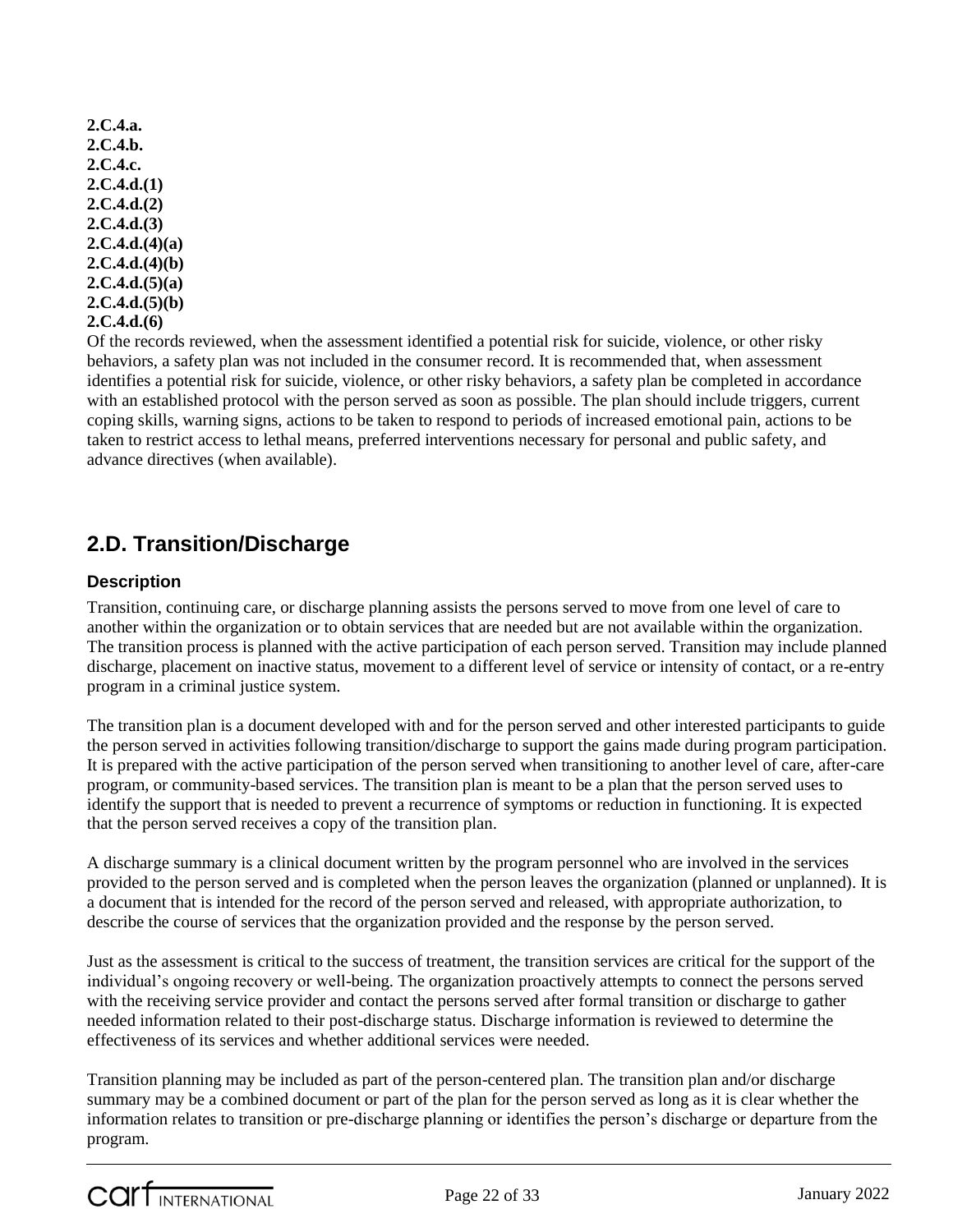#### **Key Areas Addressed**

- Referral or transition to other services
- Active participation of persons served
- Transition planning at earliest point
- Unplanned discharge referrals
- Plan addresses strengths, needs, abilities, preferences
- Follow-up for persons discharged for aggressiveness

#### **Recommendations**

**2.D.3.a.(1) 2.D.3.a.(2) 2.D.3.b.(1) 2.D.3.b.(2) 2.D.3.c. 2.D.3.d. 2.D.3.e. 2.D.3.f. 2.D.3.g.(1) 2.D.3.g.(2) 2.D.3.g.(3) 2.D.3.g.(4) 2.D.3.h.**

Although the organization's electronic health record does have a transition plan, it is not being used consistently. To ensure a seamless transition, a written transition plan should consistently be prepared or updated when a person served is transferred to another level of care or an aftercare program or prepares for a planned discharge. The written transition plan should identify the person's current progress in recovery or move toward well-being; identify the person's current gains achieved during program participation; identify the person's need for support systems or other types of services that will assist in continuing recovery, well-being, or community integration; include information on the continuity of the person's medication, when applicable; include referral information, such as the contact name, telephone number, locations, hours, and days of services, when applicable; include communication of information on options and resources available if symptoms recur or additional services are needed, when applicable; identify the person's strengths, needs, abilities, and preferences; and identify the person responsible for coordinating the transfer or discharge. It is suggested that the organization consider using its Program Referral Form as a transition document. Since this form is already being utilized in transferring consumers between programs within the organization, it could meet the standards related to transition planning.

#### **2.D.6.d.**

#### **2.D.6.f.**

For all persons leaving services, the written discharge summary should identify the status of the person served at last contact and describe the extent to which established goals and objectives were achieved.

## **2.E. Medication Use**

#### **Description**

Medication use is the practice of controlling, administering, and/or prescribing medications to persons served in response to specific symptoms, behaviors, or conditions for which the use of medications is indicated and deemed efficacious. The use of medication is one component of treatment directed toward maximizing the functioning of the persons served while reducing their specific symptoms. Prior to the use of medications other therapeutic interventions should be considered, except in circumstances that call for a more urgent intervention.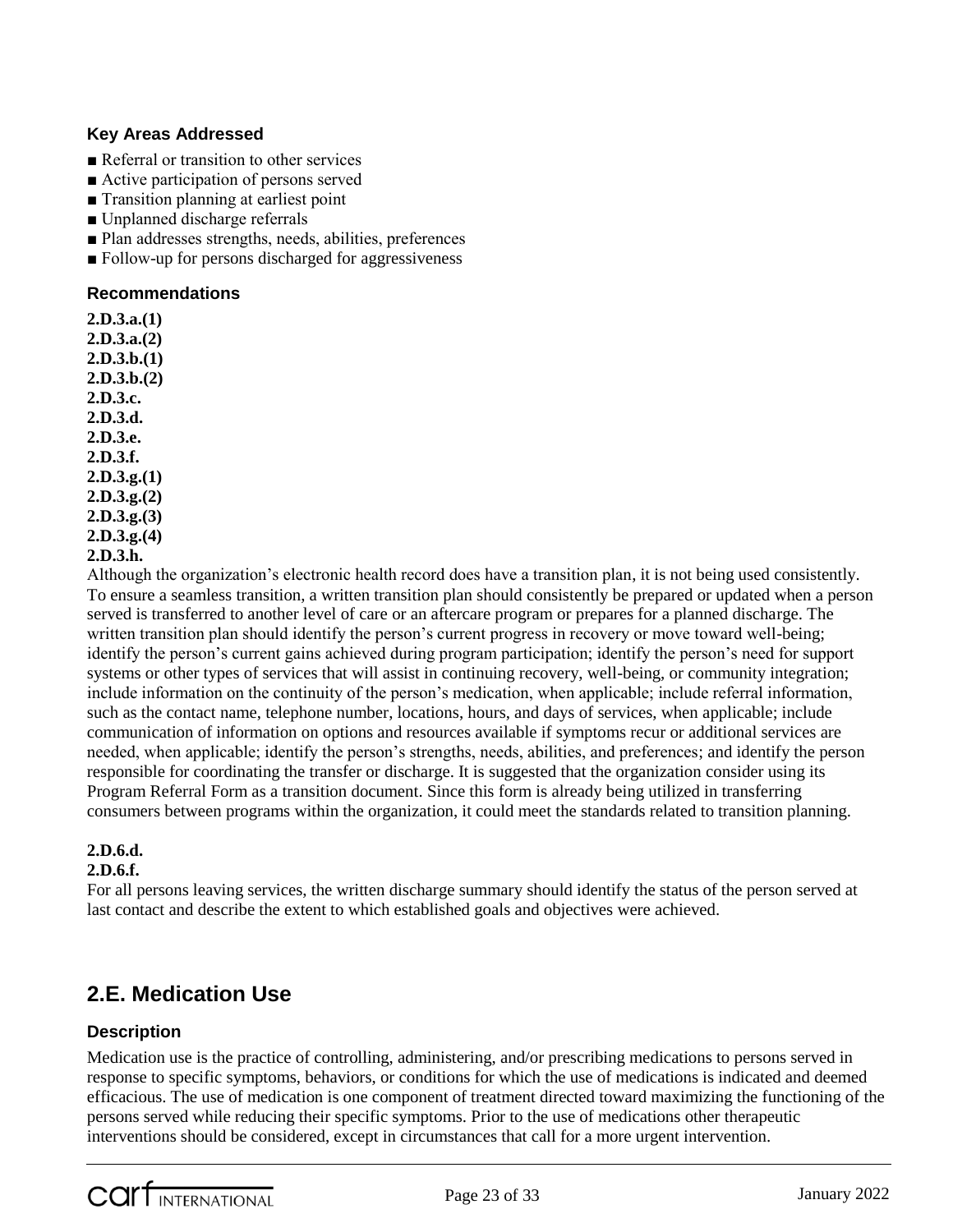Medication use includes all prescribed medications, whether or not the program is involved in prescribing, and may include over-the-counter or alternative medications. Alternative medications can include herbal or mineral supplements, vitamins, homeopathic remedies, hormone therapy, or culturally specific treatments.

Medication control is identified as the process of physically controlling, storing, transporting, and disposing of medications, including those self-administered by the person served.

Medication administration is the preparing and giving of prescription and nonprescription medications by authorized and trained personnel to the person served. Self-administration is the application of a medication (whether by oral ingestion, injection, inhalation, or other means) by the person served to the individual's own body. This may include the program storing the medication for the person served, personnel handing the bottle or prepackaged medication dose to the person served, instructing or verbally prompting the person served to take the medication, coaching the person served through the steps to ensure proper adherence, and/or closely observing the person served selfadministering the medication.

Prescribing is the result of an evaluation that determines if there is a need for medication and what medication is to be used in the treatment of the person served. Prior to providing a prescription for medication, the prescriber obtains the informed consent of the individual authorized to consent to treatment and, if applicable, the assent of the person served. Prescription orders may be verbal or written and detail what medication should be given to whom, in what formulation and dose, by what route, when, how frequently, and for what length of time.

#### **Key Areas Addressed**

- Scope of medication services provided by the program(s) seeking accreditation
- Education and training provided to direct service personnel at orientation and at least annually

■ Education and training provided to persons served, family members, and others identified by the persons served, in accordance with identified needs

■ Written procedures that address medication control, administration, and/or prescribing, as applicable to the program

■ Use of treatment guidelines and protocols to promote prescribing consistent with standards of care, if applicable to the program

■ Peer review of prescribing practices, if applicable to the program

#### **Recommendations**

There are no recommendations in this area.

## **2.G. Records of the Persons Served**

#### **Description**

A complete and accurate record is developed to ensure that all appropriate individuals have access to relevant clinical and other information regarding each person served.

- Confidentiality
- Timeframes for entries to records
- Individual record requirements
- Duplicate records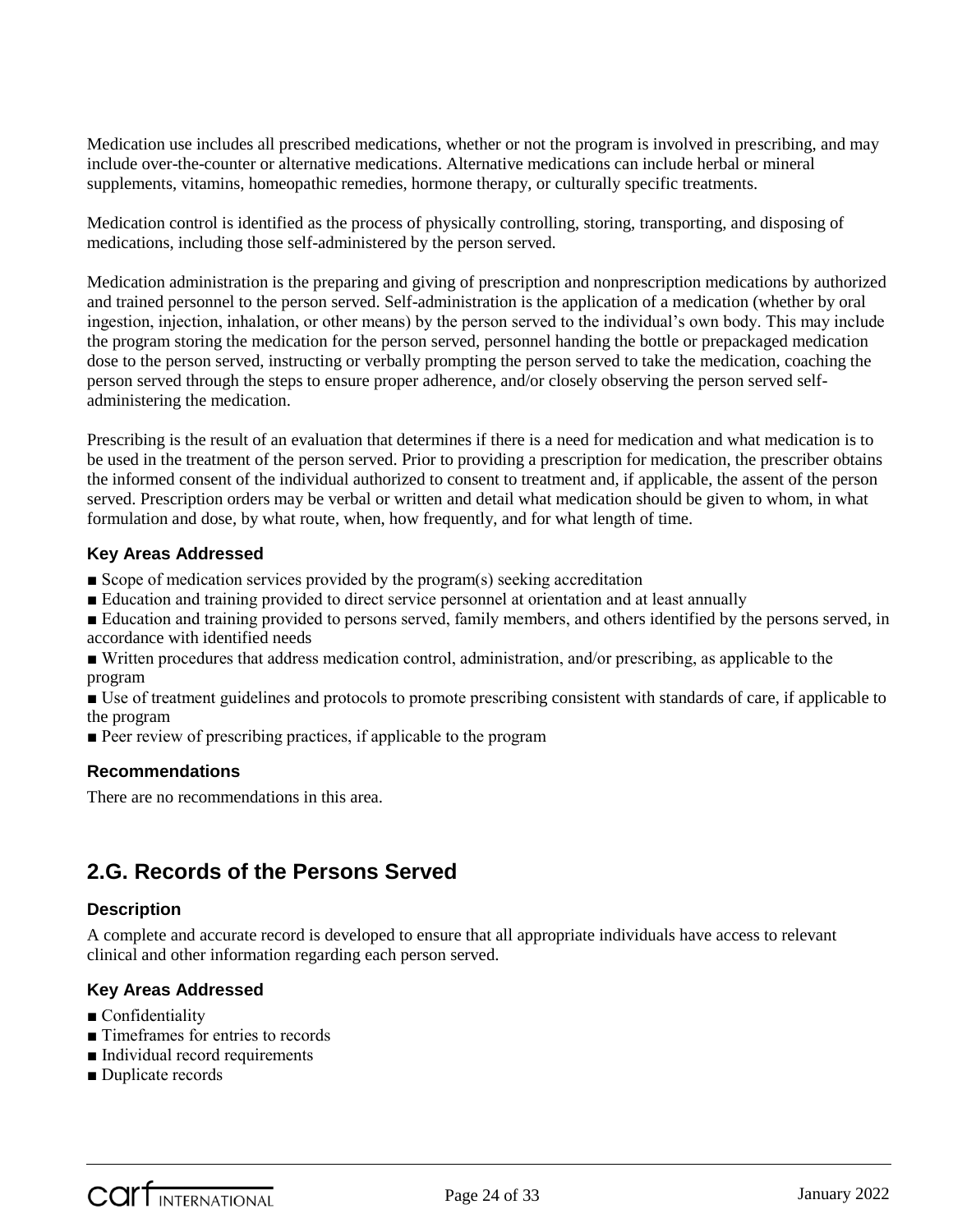#### **2.G.2.c.**

It is recommended that the individual record communicate information in a manner that is complete.

#### **2.G.3.**

It is recommended that all documents generated by the organization that require signatures include original or electronic signatures.

#### **2.G.4.o.**

It is recommended that the individual record include safety plan(s).

#### **2.G.5.**

It was noted that progress notes were entered up to six days after service delivery. The organization's policy states that entries will be entered within 24 hours. It is recommended that entries to the records of the persons served follow the organization's policy that specifies timeframes for entries.

### **2.H. Quality Records Management**

#### **Description**

The organization implements systems and procedures that provide for the ongoing monitoring of the quality, appropriateness, and utilization of the services provided. This is largely accomplished through a systematic review of the records of the persons served. The review assists the organization in improving the quality of services provided to each person served.

#### **Key Areas Addressed**

- Quarterly professional review
- Review current and closed records
- Items addressed in quarterly review
- Use of information to improve quality of services

#### **Recommendations**

There are no recommendations in this area.

# **Section 3. Core Treatment Program Standards**

#### **Description**

The standards in this section address the unique characteristics of each type of core program area. Behavioral health programs are organized and designed to provide services for persons who have or who are at risk of having psychiatric disorders, harmful involvement with alcohol or other drugs, or other addictions or who have other behavioral health needs. Through a team approach, and with the active and ongoing participation of the persons served, the overall goal of each program is to improve the quality of life and the functional abilities of the persons served. Each program selected for accreditation demonstrates cultural competency and relevance. Family members and significant others are involved in the programs of the persons served as appropriate and to the extent possible.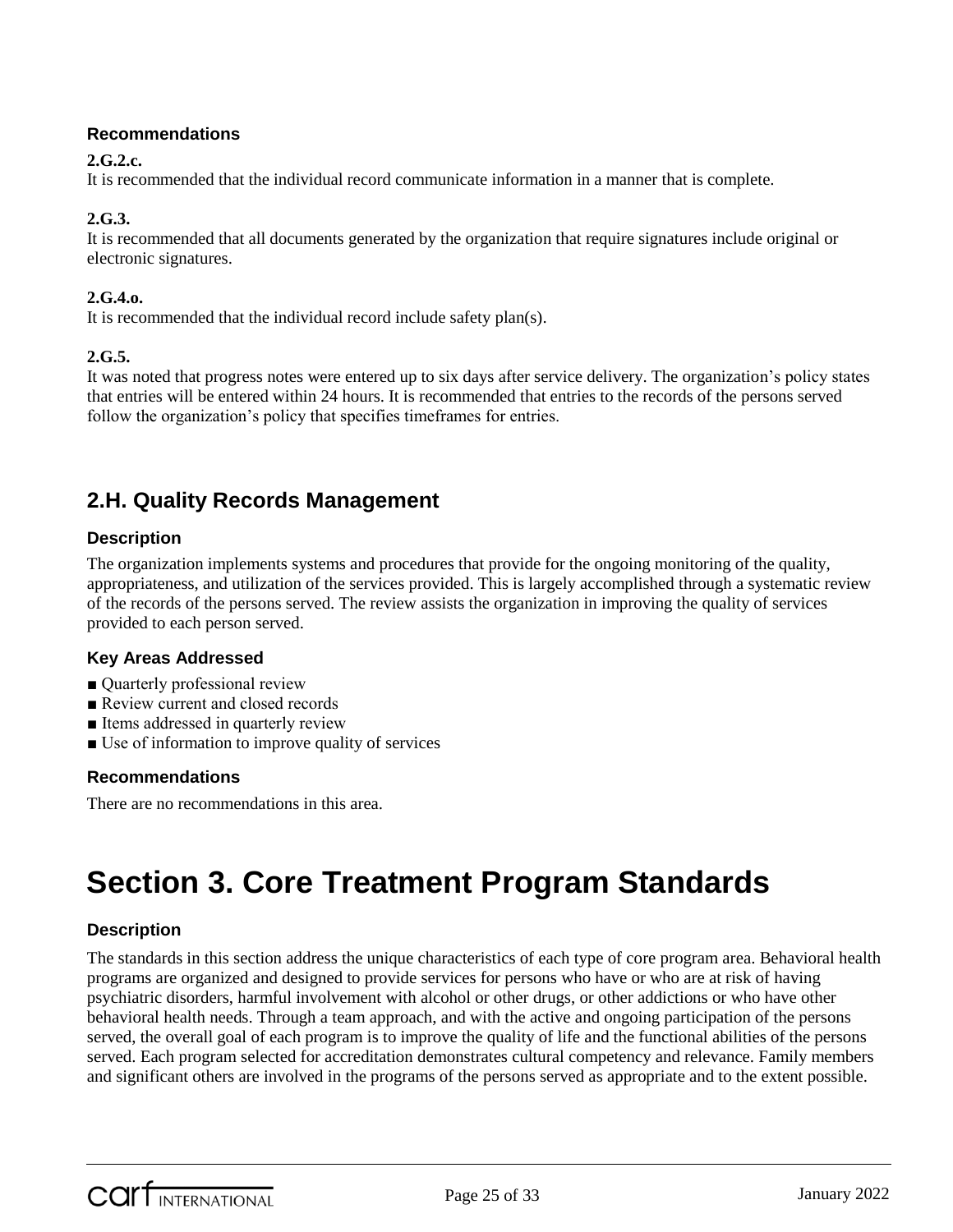# **3.A. Assertive Community Treatment (ACT)**

#### **Description**

Assertive Community Treatment (ACT) is a multidisciplinary team approach that assumes responsibility for directly providing acute, active, and ongoing community-based psychiatric treatment, assertive outreach, rehabilitation, and support. The program team provides assistance to individuals to maximize their recovery, ensure consumer-directed goal setting, assist the persons served to gain hope and a sense of empowerment, and provide assistance in helping the persons served become respected and valued members of their community. The program provides psychosocial services directed primarily to adults with severe and persistent mental illness who often have co-occurring problems, such as substance abuse, or are homeless or involved with the judicial system.

The team is the single point of clinical responsibility and is accountable for assisting the persons served to meet their needs and to achieve their goals for recovery. Multiple members of the team are familiar with each person served to ensure the timely and continuous provision of services. Services are provided on a long-term care basis with continuity of caregivers over time. The majority of services are provided directly by ACT team members, with minimal referral to outside providers, in the natural environment of the person served and are available 24 hours a day, 7 days per week. Services are comprehensive and highly individualized and are modified as needed through an ongoing assessment and treatment planning process. Services vary in intensity based on the needs of the persons served.

Assertive Community Treatment has been identified as an effective model for providing community-based services for persons whose needs and goals have not been met through traditional office-based treatment and rehabilitation services. Desired outcomes specific to ACT services may include positive change in the following areas: community tenure, independent living, quality of life, consumer satisfaction of the person served, functioning in work and social domains, community integration, psychological condition, subjective well-being, and the ability of the persons served to manage their own healthcare.

In certain geographic areas, Assertive Community Treatment programs may be called Community Support programs, Intensive Community Treatment programs, Mobile Community Treatment Teams, or Assertive Outreach Teams.

#### **Key Areas Addressed**

- Composition of ACT team and ratio of staff members/persons served
- Medication management
- Provision of crisis intervention, case management, and community integration services
- Assertive outreach and engagement of ACT team with persons served primarily in community settings

#### **Recommendations**

#### **3.A.9.**

It is recommended that the treatment plan be reviewed at least quarterly and modified as necessary based on the needs of the person served. Of the records reviewed for consumers participating in the program, the treatment plans were not reviewed quarterly or modified as necessary based on the needs of the persons served. Some of the consumer records had not had a treatment plan review in over one year.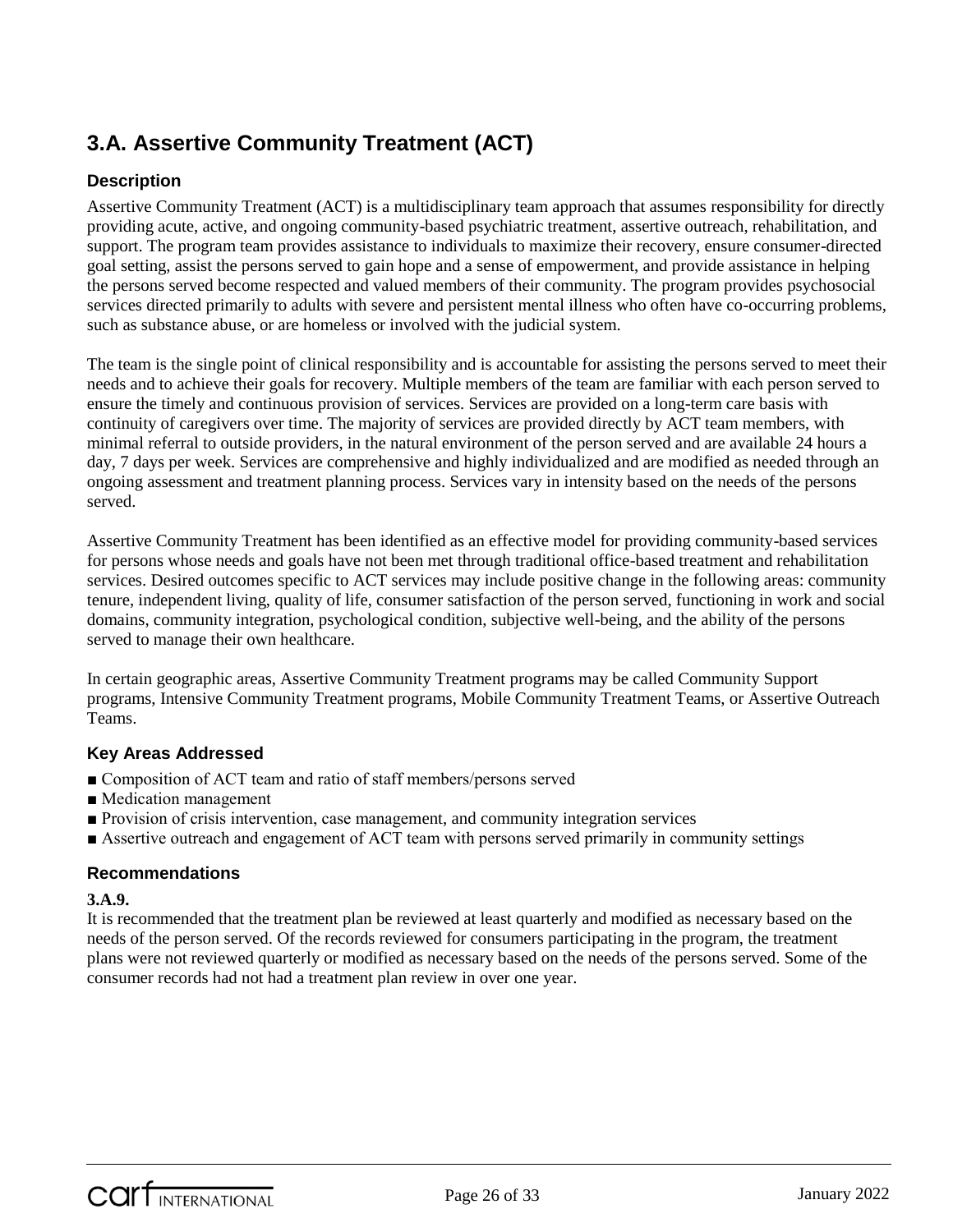# **3.B. Case Management/Services Coordination (CM)**

#### **Description**

Case management/services coordination programs provide goal-oriented and individualized supports focusing on improved self-sufficiency for the persons served through assessment, planning, linkage, advocacy, coordination, and monitoring activities. Successful service coordination results in community opportunities and increased independence for the persons served. Programs may provide occasional supportive counseling and crisis intervention services, when allowed by regulatory or funding authorities.

Case management/services coordination may be provided by an organization as part of its person-centered planning and delivery, by a department or division within the organization that works with individuals who are internal and/or external to the organization, or by an organization with the sole purpose of providing case management/services coordination. Such programs are typically provided by qualified case managers/coordinators or by case management teams.

Organizations performing case management/services coordination as a routine function of other services or programs are not required to apply these standards unless they are specifically seeking accreditation for this program.

#### **Key Areas Addressed**

- Personnel who are knowledgeable about appropriate services and relevant support systems
- Optimization of resources and opportunities for persons served
- Provision of or linkage to skill development services related to performing ADL activities

#### **Recommendations**

#### **3.B.1.**

It is recommended that persons served be consistently linked to services and resources to achieve objectives as identified in their person-centered plan. The records reviewed for consumers receiving case management services did not include information relevant to case management services. None of the records reviewed documented the consumer receiving planning, linkage, advocacy, or coordination services. Some of the records reviewed appeared to be more therapeutic in nature, despite case management services being selected as the service modality.

# **3.E. Crisis Intervention (CI)**

#### **Description**

Crisis intervention programs offer services aimed at the assessment and immediate stabilization of acute symptoms of mental illness, alcohol and other drug abuse, and emotional distress or in response to acts of domestic violence or abuse/neglect. Crisis intervention services consist of mobile response, walk-in centers, or other means of face-toface assessments and telephone interventions.

- Services are available 24 hours a day, 7 days a week
- Assessment and immediate stabilization of acute symptoms
- Timely engagement
- Telephone and face-to-face crisis assessment
- Crisis intervention plan
- Qualified behavioral health practitioners are available 24 hours a day, 7 days a week
- Mobile services provision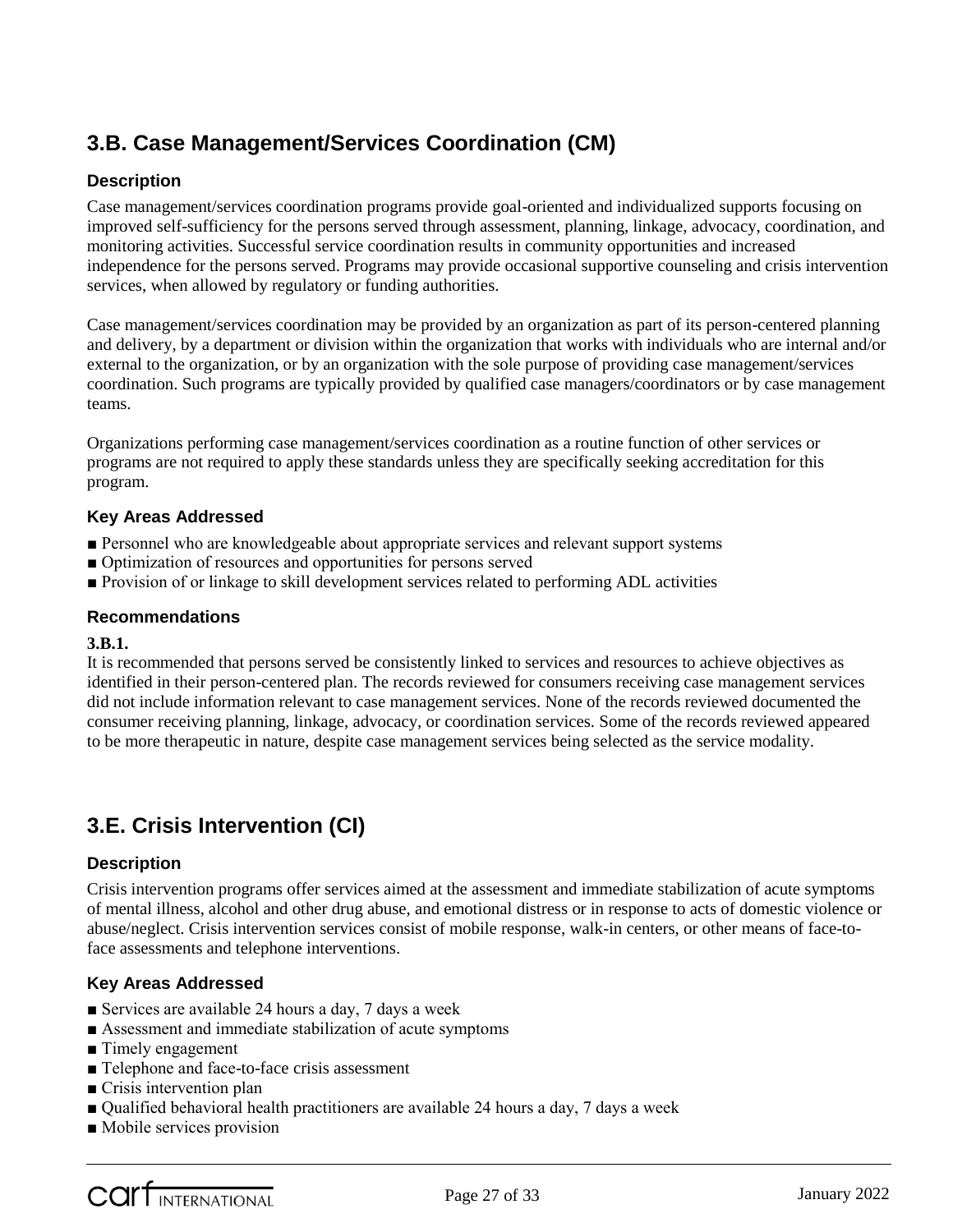**3.E.3.a. 3.E.3.b. 3.E.3.c.**

In one of the consumer records, it was found that a crisis/safety plan was indicated in the initial assessment and not entered into the record. In another section of the record, it was noted that the consumer refused a safety plan, so one was not created. It is recommended that the crisis assessment lead to an initial crisis intervention plan, developed upon contact with each person served, that includes identified immediate response needs, identified follow-up when referral is made, and a statement of crisis resolution.

# **3.L. Intensive Family-Based Services (IFB)**

#### **Description**

These intensive services are provided in a supportive and interactive manner and directed toward maintaining or restoring a positive family relationship. The services are time limited and are initially intensive, based on the needs of the family. The services demonstrate a multisystemic approach to treatment and have a goal of keeping families together. The services may include wraparound and family preservation programs. The program may also provide services directed toward family restoration when a child has been in an out-of-home placement.

#### **Key Areas Addressed**

- Services designed to prevent out-of-home placement
- Family assessments
- Child- and family-centered planning
- Contingency planning

#### **Recommendations**

There are no recommendations in this area.

#### **Consultation**

 For multiple records, it was found that the treatment plan was not reviewed or updated for up to one year. Although this meets the policy of updating the consumer center treatment plan at least annually, it is suggested that the plan be updated more frequently to include identifying ongoing goals, achievement, and family progress toward the goals.

# **3.O. Outpatient Treatment (OT)**

#### **Description**

Outpatient treatment programs provide culturally and linguistically appropriate services that include, but are not limited to, individual, group, and family counseling and education on wellness, recovery, and resiliency. These programs offer comprehensive, coordinated, and defined services that may vary in level of intensity. Outpatient programs may address a variety of needs, including, but not limited to, situational stressors, family relations, interpersonal relationships, mental health issues, life span issues, psychiatric illnesses, and substance use disorders and other addictive behaviors.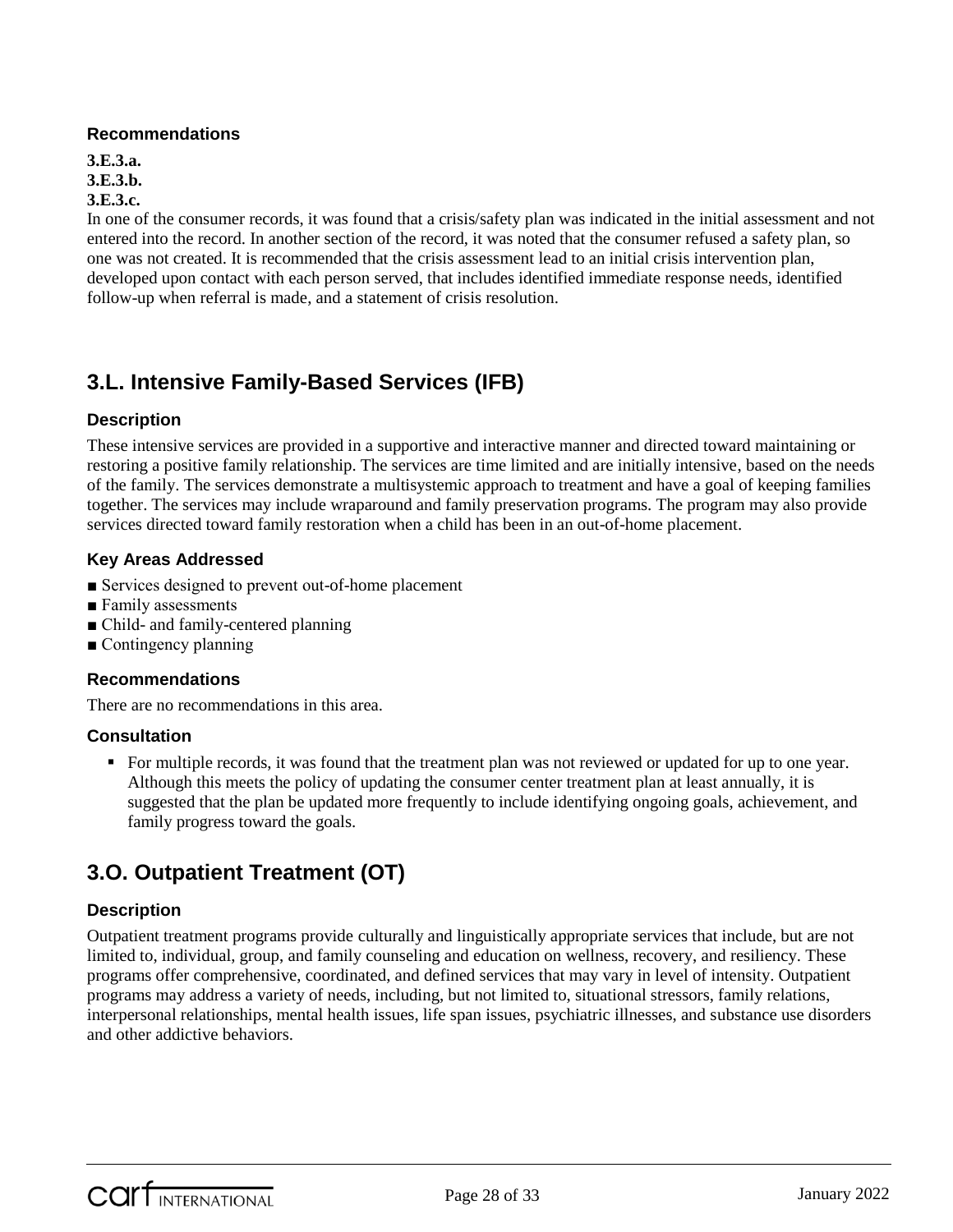#### **Key Areas Addressed**

- Therapy services
- Education on wellness, recovery, and resiliency
- Accessible services
- Creation of natural supports

#### **Recommendations**

There are no recommendations in this area.

# **Section 4. Core Support Program Standards**

#### **Description**

The standards in this section address the unique characteristics of each type of core program area. Behavioral health programs are organized and designed to provide services for persons who have or who are at risk of having psychiatric disorders, harmful involvement with alcohol or other drugs, or other addictions or who have other behavioral health needs. Through a team approach, and with the active and ongoing participation of the persons served, the overall goal of each program is to improve the quality of life and the functional abilities of the persons served. Each program selected for accreditation demonstrates cultural competency and relevance. Family members and significant others are involved in the programs of the persons served as appropriate and to the extent possible.

## **4.A. Assessment and Referral (AR)**

#### **Description**

Assessment and referral programs provide a variety of activities, including prescreening, screening, psychosocial assessment, determination of need, and referral to appropriate level of care. The provision of information on available resources is not considered a full assessment and referral program. An adequate assessment must be conducted to provide more informed referrals.

Such programs may be separate, freestanding programs, an independent program within a larger organization, or a specifically identified activity within a system of care. Organizations performing assessment and referral as a routine function of entrance into other core programs, such as their outpatient treatment, case management, or residential programs, are not required to apply these standards unless they are specifically seeking accreditation for assessment and referral.

#### **Key Areas Addressed**

- Identification of valid, reliable, or standardized assessment tools, tests, or instruments
- Method of identifying appropriate levels of care
- Information provided on available choices for community resources

#### **Recommendations**

There are no recommendations in this area.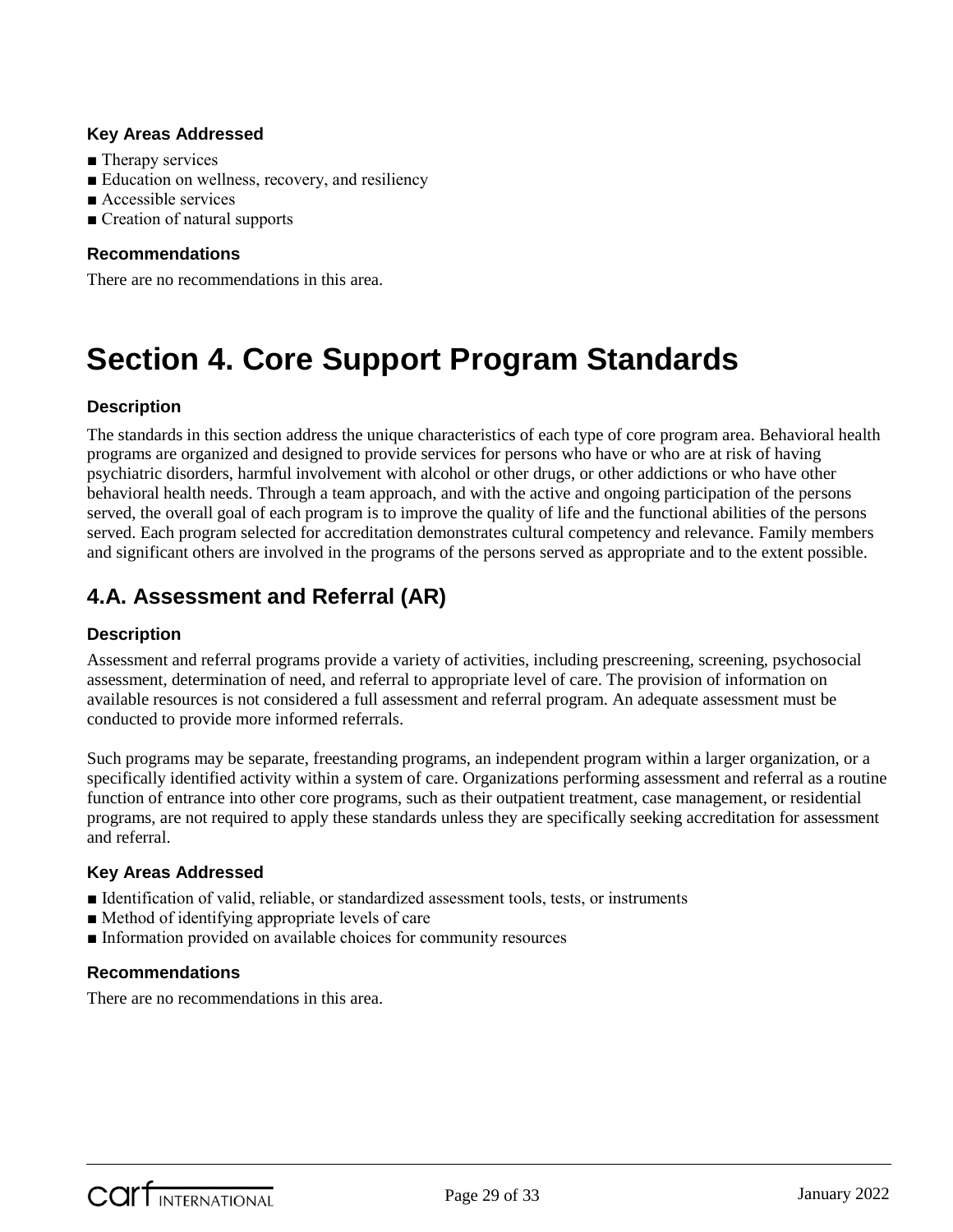# **4.G. Prevention (P)**

#### **Description**

Prevention programs are proactive and evidence-based/evidence-informed, striving to reduce individual, family, and environmental risk factors, increase resiliency, enhance protective factors, and achieve individual and comprehensive community wellness through a team or collaborative approach. Prevention programs utilize strategies designed to keep individuals, families, groups, and communities healthy and free from the problems related to alcohol or other drug use, mental health disorders, physical illness, parent/child conflict, abuse or neglect, exposure to or experience of violence in the home and community; to inform the general public of problems associated with those issues, thereby raising awareness; or to intervene with at-risk individuals to reduce or eliminate identified concerns. Programs may be provided in the community, school, home, workplace, or other settings.

Organizations may provide one or more of the following types of prevention programs, categorized according to the population for which they are designed:

■ Universal programs target the general population and seek to increase overall well-being and reduce the overall prevalence of problem behaviors, and include comprehensive, well-coordinated components for individuals, families, schools, communities, and organizations. Universal prevention programs promote positive behavior and include social marketing and other public information efforts.

■ Selected programs target groups that are exposed to factors that place them at a greater than average risk for the problem. These programs are tailored to reduce identified risk factors and strengthen protective factors. Examples of prevention programs include pregnancy prevention, drop-out prevention, Strengthening Families, substance abuse prevention, violence prevention, HIV prevention, tobacco use prevention, child abuse prevention, and suicide prevention.

■ Training programs provide curriculum-based instruction to active or future personnel in human service programs. Examples of training programs include caseworker training, child welfare supervisory training, foster parent training, leadership training, guardian/guardian ad-litem training, and childcare assistant training.

#### **Key Areas Addressed**

- Personnel qualifications
- Appropriate program activities
- Public awareness
- Program strategies

#### **Recommendations**

There are no recommendations in this area.

#### **Consultation**

Many of the staff members did not seem to be knowledgeable of the CARF standards. It is suggested that the organization conduct at least annual reviews of CARF's program-specific standards in order to increase knowledge and awareness and build skills and competencies.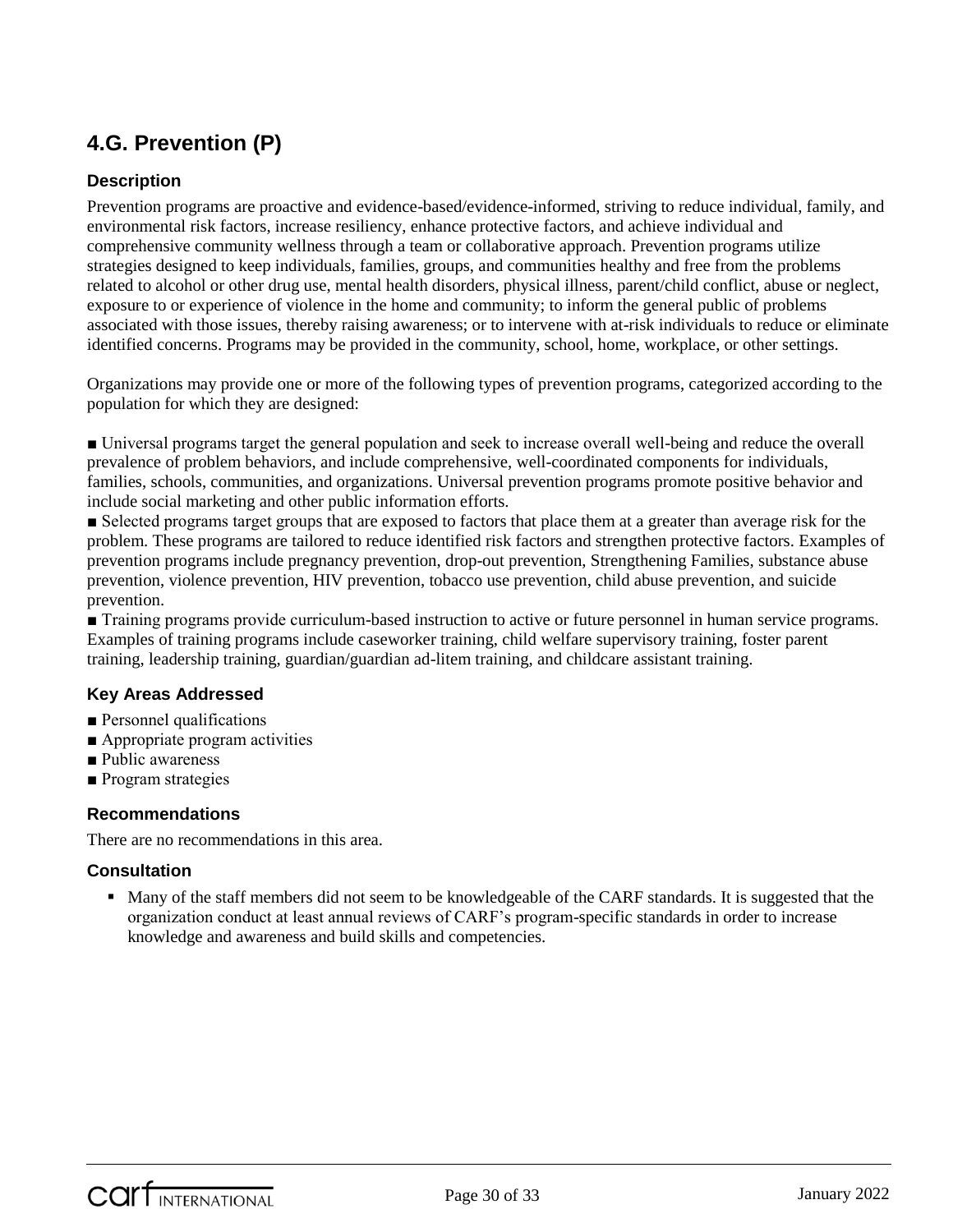# **Section 5. Specific Population Designation Standards**

# **5.C. Children and Adolescents (CA)**

#### **Description**

Programs for children and adolescents consist of an array of behavioral health services designed specifically to address the treatment needs of children and adolescents. Such programs tailor their services to the particular needs and preferences of children and adolescents and are provided in a setting that is both relevant to and comfortable for this population.

#### **Key Areas Addressed**

- Comprehensive assessments
- Services based on needs of child
- Criminal background checks for staff providing direct services

#### **Recommendations**

**5.C.1.a.(1)**

**5.C.1.a.(2)**

**5.C.1.a.(3)**

#### **5.C.1.a.(4)**

It was noted that the developmental history portion of the assessment has been left blank. It is recommended that assessments of each child or adolescent served include information on developmental history, including pregnancy/delivery, motor development, speech and language, and other developmental factors contributing to impact on functioning (if present).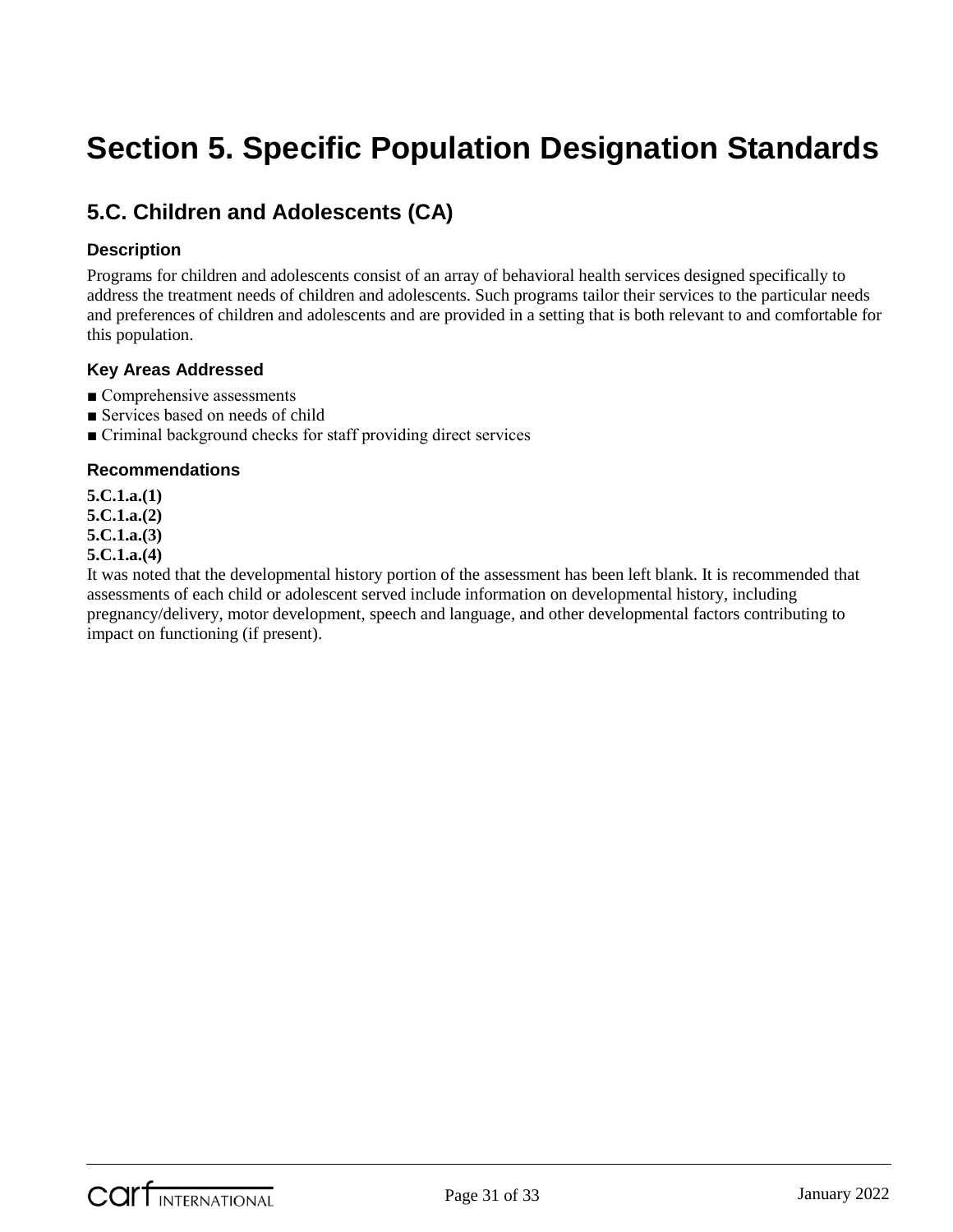# <span id="page-31-0"></span>**Program(s)/Service(s) by Location**

#### **Northern Lakes Community Mental Health Authority**

105 Hall Street, Suite A Traverse City, MI 49684

Assertive Community Treatment: Integrated: SUD/Mental Health (Adults) Assessment and Referral: Mental Health (Adults) Assessment and Referral: Mental Health (Children and Adolescents) Case Management/Services Coordination: Mental Health (Adults) Case Management/Services Coordination: Mental Health (Children and Adolescents) Crisis Intervention: Mental Health (Adults) Crisis Intervention: Mental Health (Children and Adolescents) Intensive Family-Based Services: Mental Health (Children and Adolescents) Outpatient Treatment: Mental Health (Adults) Outpatient Treatment: Mental Health (Children and Adolescents) Prevention: Integrated: SUD/Mental Health (Adults) Prevention: Integrated: SUD/Mental Health (Children and Adolescents) *Governance Standards Applied*

#### **Northern Lakes Community Mental Health Authority**

204 Meadows Drive Grayling, MI 49738

Assertive Community Treatment: Integrated: SUD/Mental Health (Adults) Assessment and Referral: Mental Health (Adults) Assessment and Referral: Mental Health (Children and Adolescents) Case Management/Services Coordination: Mental Health (Adults) Case Management/Services Coordination: Mental Health (Children and Adolescents) Crisis Intervention: Mental Health (Adults) Crisis Intervention: Mental Health (Children and Adolescents) Intensive Family-Based Services: Mental Health (Children and Adolescents) Outpatient Treatment: Mental Health (Adults) Outpatient Treatment: Mental Health (Children and Adolescents) Prevention: Integrated: SUD/Mental Health (Adults) Prevention: Integrated: SUD/Mental Health (Children and Adolescents)